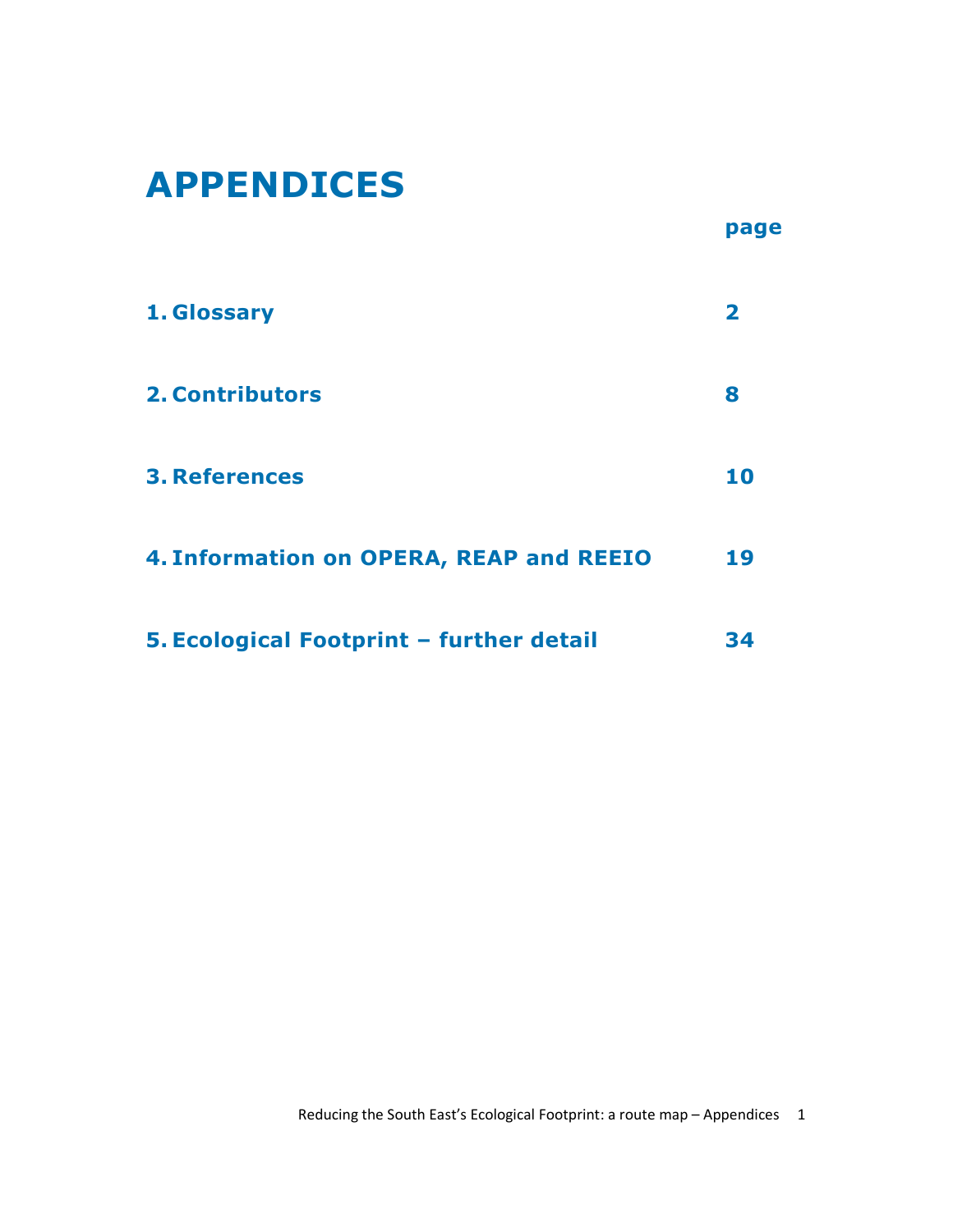# Appendix 1: Glossary

**'bag-free' towns:** areas where single-use plastic bags are not provided (or not provided free) by retailers, by agreement between businesses and the local community;

**Behaviour change:** changes in the habits or choices of people and organisations which can, without significant investment or technological change, reduce the undesirable impacts of their behaviour.

**Best Foot Forward:** a company specialising in measuring and communicating carbon and ecological footprints for individuals, businesses and other organisations. http://www.bestfootforward.com/

**Biomass:** Living and recently dead biological material which can be used as fuel or for industrial production.

**BREEAM:** standards for the environmental assessment of buildings developed by the Buildings Research Establishment. The version of BREEAM for homes is known as Ecohomes. Ecohomes is still used as a standard for refurbished homes, but standards for new homes are now set by the Code for Sustainable Homes.

**Bus priority:** measures which give public transport buses priority over private vehicles at junctions with traffic lights; often combined with bus lanes.

**Business Link:** a Government-supported advice service for small and medium-sized businesses.

**Carbon Footprint:** Strictly speaking, a carbon footprint is the total amount of carbon dioxide emitted over the full life cycle of a product or service. Other greenhouse gases may also be included, converted to equivalent grammes or tonnes of carbon dioxide. In practice, the 'carbon footprint' of an area or group is often used to mean simply the carbon dioxide emitted directly by the area or group.

Carbon metrics: measures of carbon impact, including carbon footprint or carbon price.

**Carbon offsetting:** measures taken to compensate for an increase in carbon emissions associated with an investment or behavioural decision. This sometimes take the form of investment in energy efficiency, renewable energy or sustainable forestry schemes, in this country or elsewhere.

Carbon quotas: a form of carbon rationing, probably using some form of tradeable carbon allowance, which allows each individual or business to emit a certain amount of carbon in a given period.

**Carbon Reduction Commitment:** The Carbon Reduction Commitment (CRC) is a proposed mandatory cap and trade scheme in the United Kingdom that will apply to large non energy-intensive organisations in the public and private sectors. Consultation is underway on details of the proposed scheme.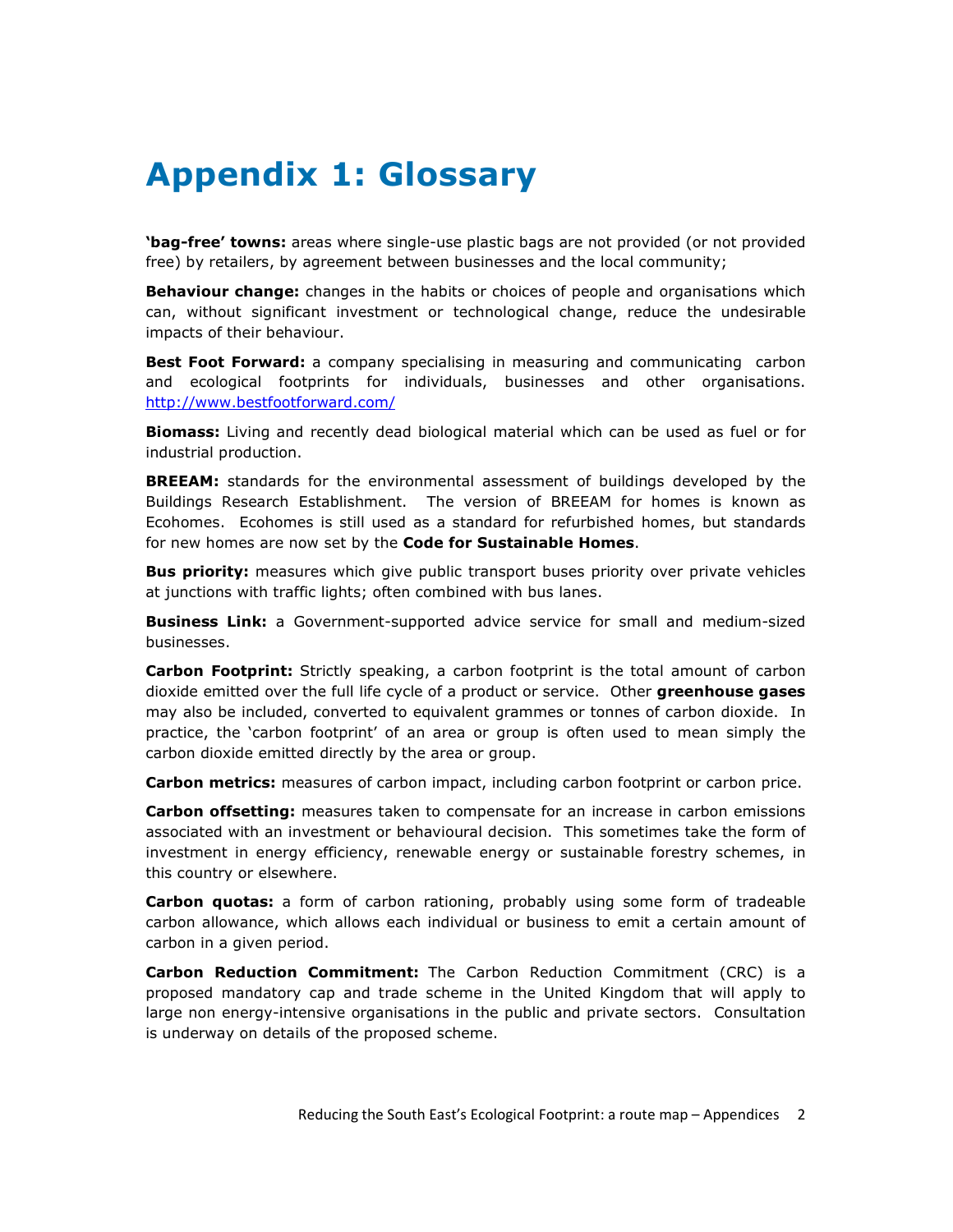**Carbon Trust:** a Government-funded independent company which helps businesses and the public sector to reduce carbon emissions, and supports the development of low carbon technologies.

CCS: Carbon Capture and Storage – emerging technologies which aim to capture and store carbon dioxide produced by power generation or other processes, thus avoiding emissions to the atmosphere.

CE: Cambridge Econometrics

CHP: Combined Heat and Power – electricity generating scheme which is designed so that waste heat can be used by nearby houses or businesses.

Climate Change Implementation Plan: 'A Climate Change Mitigation and Adaptation Implementation Plan' – a report prepared for SEERA by Collingwood Environmental Consultants and LUC, with support from the ESPACE programme (see Annex 1).

Climate South East (formerly the South East Climate Change Partnership): a partnership of public, private and voluntary organisations working together to investigate, inform and advise on the threats and opportunities arising from the impacts of climate change in South East England and to promote adaptive planning in the region.

Code for Sustainable Homes: national standards for the sustainable design and construction of new homes, launched by the Government in December 2006. Level 6 of the Code will become mandatory in 2016.

**Consumption basis:** analysing impacts from the viewpoint of consumers in the region. This means including the impacts of imported goods and services, made outside the region, but excluding the impacts of goods and services which are made in the region but consumed elsewhere.

**CSR:** Corporate Social Responsibility

CURE: Centre for Urban and Regional Ecology, University of Manchester

**DBERR:** Department for Business, Enterprise and Regulatory Reform

**DCLG:** Department for Communities and Local Government

**Decoupling:** the concept of achieving economic growth without increasing environmental impacts.

DEFRA: Department for Environment, Food and Rural Affairs

**DfT: Department for Transport** 

**Diamonds:** local authority areas identified as being potential growth areas in the Regional Economic Strategy for South East England.

EU Emissions Trading Scheme (ETS): a European Union 'cap and trade' which allocates tradeable permits to emit  $CO<sub>2</sub>$  to energy-intensive industries across the EU and requires them to report their emissions. Phase 1 of ETS included power generation but was not effective at reducing  $CO<sub>2</sub>$  emissions because permits were easily available at low prices. Phase 2, which started in January 2008, applies to a wider range of sectors and a wider range of greenhouse gases.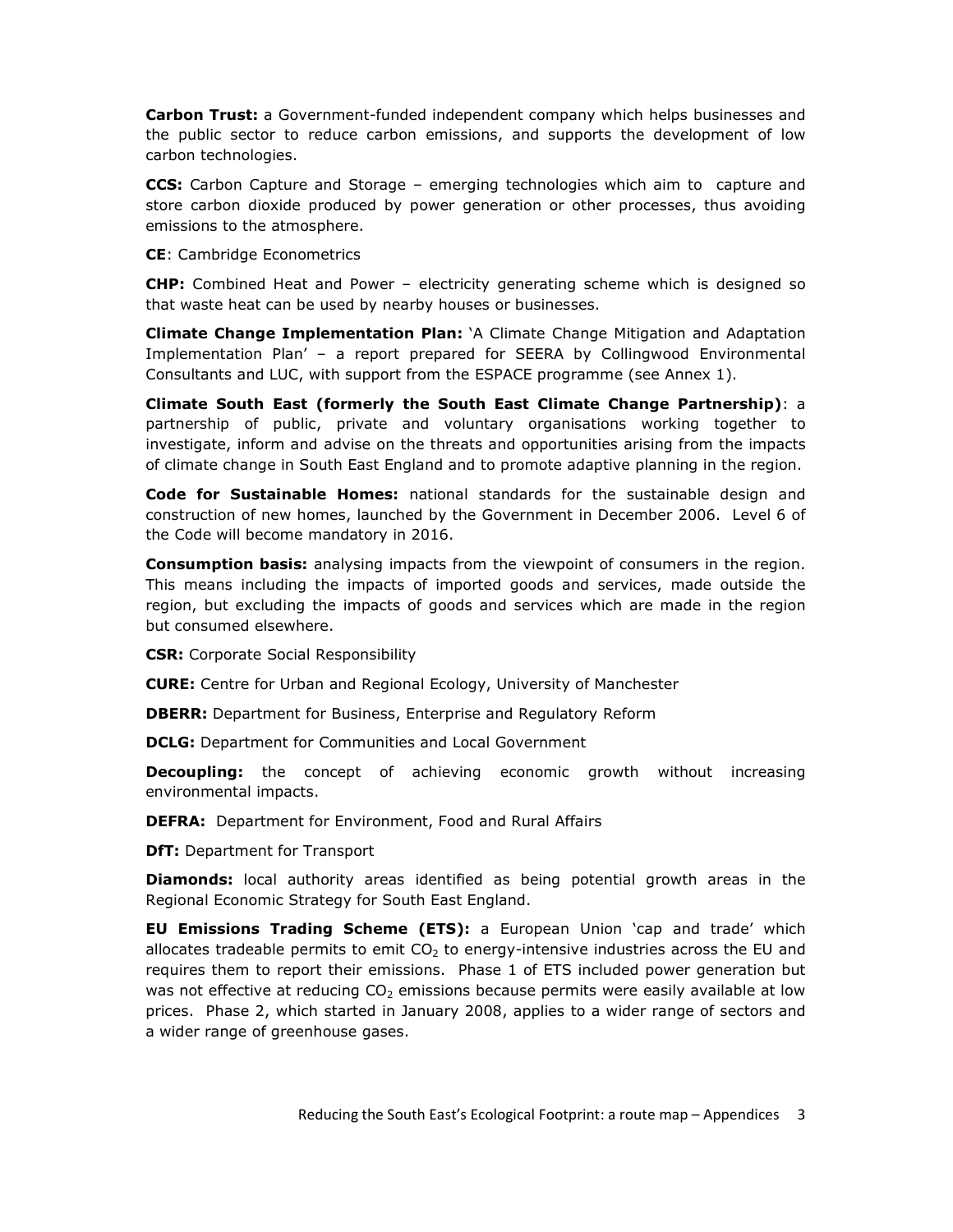**EnviroBusiness:** a not-for-profit membership organisation based in South East England with a mission to drive the growth and success of the environmental technologies and services sector. More information can be found on www.envirobusiness.co.uk

**Envirowise:** a government-supported programme that provides free environmental advice to businesses

**ESCO:** an Energy Services Company that provides energy management services to local customers, usually using local energy sources.

ESRC: the Economic and Social Research Council.

Factor Four reduction: the reduction in developed countries' resource use that would be required to achieve sustainable and fair levels of resource use around the globe, usually taking the final years of the twentieth century as a starting point.

Free-cycle hubs: local networks, operating through the internet, which allow individuals and businesses to recycle unwanted goods by finding new homes for them. Effectively operates like e-bay but without payment changing hands.

GAP: Global Action Plan - a voluntary organisation working to promote environmentally sustainable behaviour.

GHG: Greenhouse Gases - gases contributing to the greenhouse effect, primarily carbon dioxide but also methane, nitrous oxides and some other gases. Usually converted into tonnes or grammes of carbon dioxide equivalent.

GOSE: Government Office South East.

Green Action Zones: a proposal made in 2000 for a demonstration combination of physical improvements, new fiscal measures, new institutional setup, and new forms of social economy, in selected areas (Ravetz, 2000). This has been taken up partly in the national Sustainable Communities programme, partly by Bio-Regional DG, and to some degree in the Diamonds programme, but not fully achieved in the UK as yet.

**Gross Value Added:** a measure of productivity in an area. GVA shows how much an area contributes to the UK economy.

**Hard' transport measures:** changes to transport infrastructure, for example through junction design, bus priority lanes, pedestrian or cycle lanes, traffic calming, road surfaces, road improvements and so on.

**HECA:** Home Energy Conservation Act (1995).

**ICT:** Information and Communications Technology

Industry ecology clusters: a group of industries in close proximity to enable one firm to use another's waste as a resource. The most well-known cluster has been working since 1986 in Kalundborg, Denmark. There are examples in the UK available on the National Industrial Symbiosis Programme site, www.nisp.org.uk

International Institute for Sustainability: an institute set up by SEEDA, EEDA and the LDA in the Thames Gateway, in collaboration with Arup, to capture and create value from the work needed to develop the Thames Gateway and Dongtan Eco-City in China.

**IPPR:** Institute for Public Policy Research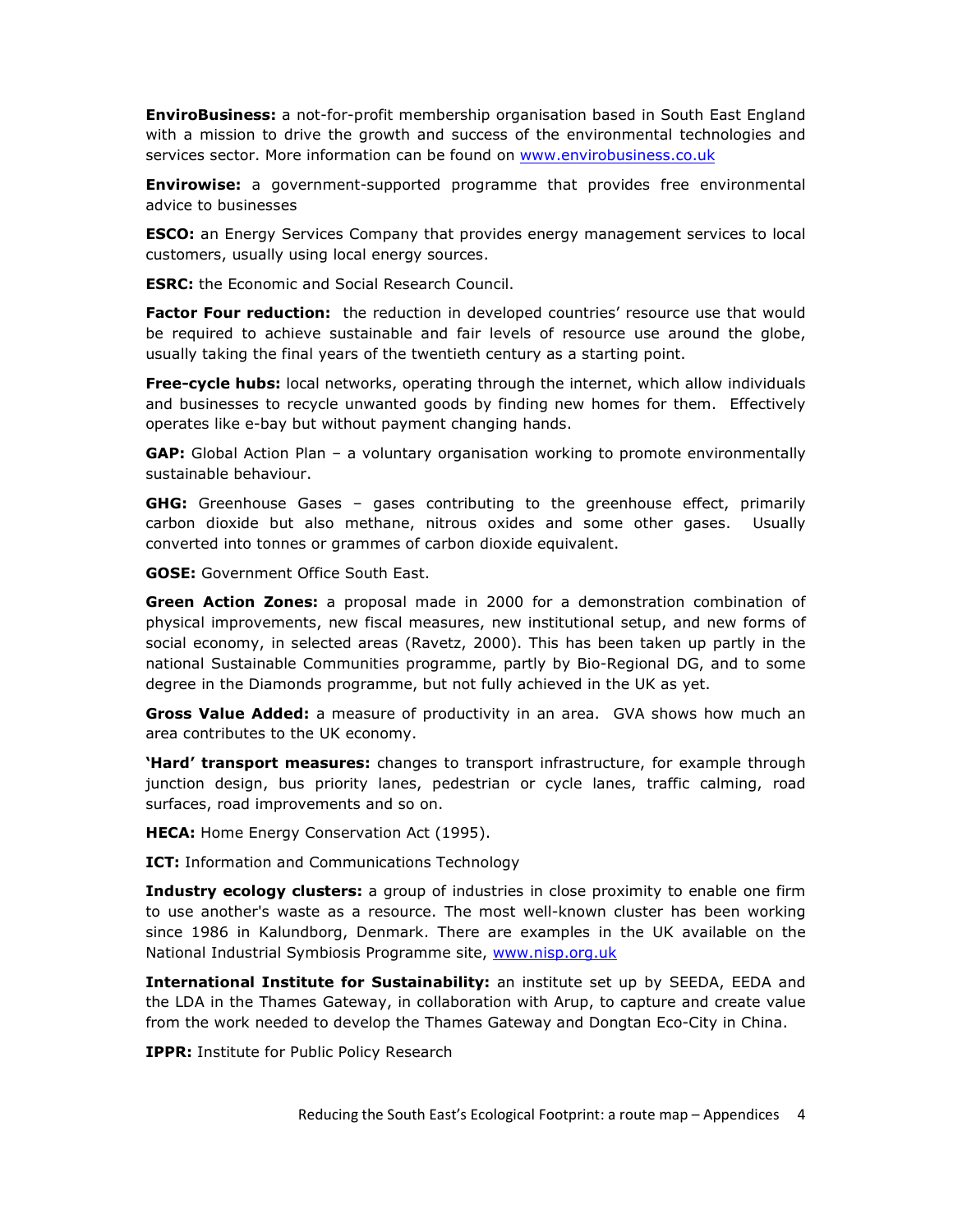ISO 140001: an environmental management system, widely recognised and used across both the public and private sectors.

LAA: Local Area Agreement.

LDF: Local Development Framework.

LTP: Local Transport Plans.

**LZC:** low and zero carbon technologies

MAA: Multi Area Agreement.

Merton rule: a planning policy pioneered by the London Borough of Merton, which stipulates for larger developments – that 10% of energy used by new developments should be generated from onsite renewable energy sources.

**ONS: UK Office for National Statistics.** 

OPERA: the One Planet Economy Regional Analysis – a methodology developed for SEEDA/SEERA and Defra by CURE on 2007. See Appendix 4 for further details.

**Peak Oil:** the concept that oil production is on the verge of decline, owing to the scarcity of new supplies and their high production costs. Combined with growing demand for oil in many developing economies, this is likely to lead to higher oil prices which will eventually choke back demand.

**Photovoltaics:** technology that uses solar cells or thin films to convert the sun's energy into electricity.

**PPS1:** Planning Policy Statement 1 - new draft statement on Planning and Climate Change (DCLG).

PPS3: Planning Policy Statement 3 - Housing (DCLG).

**Production or 'territorial' basis:** analysing impacts from the viewpoint of regional production. This means focusing on emissions which are physically generated within the region, by industry, transport, domestic or other sectors. It excludes the impacts of imported goods and services, and includes the impacts of goods and services which are made in the region but consumed elsewhere.

RDA: Regional Development Agency.

**Real/energy land** – the Ecological Footprint calculates how much productive land and sea is needed to provide the energy, food and materials we use ('real land'); it also calculates the carbon dioxide emissions generated from the oil, coal and gas we burn, and determines how much forested land is required to absorb this carbon dioxide ('energy land').

REAP: Resources and Energy Analysis Programme – a model developed by the Stockholm Environment Institute which calculates Ecological Footprints for different categories of consumptions. See Appendix 4 for further information.

REEIO: Regional Economy and Environment Input Output model developed by Cambridge Econometrics which analyses industries across a number of sectors in a given region, and calculates  $CO<sub>2</sub>$  emissions, waste arisings and water use. See Appendix 4 for further information.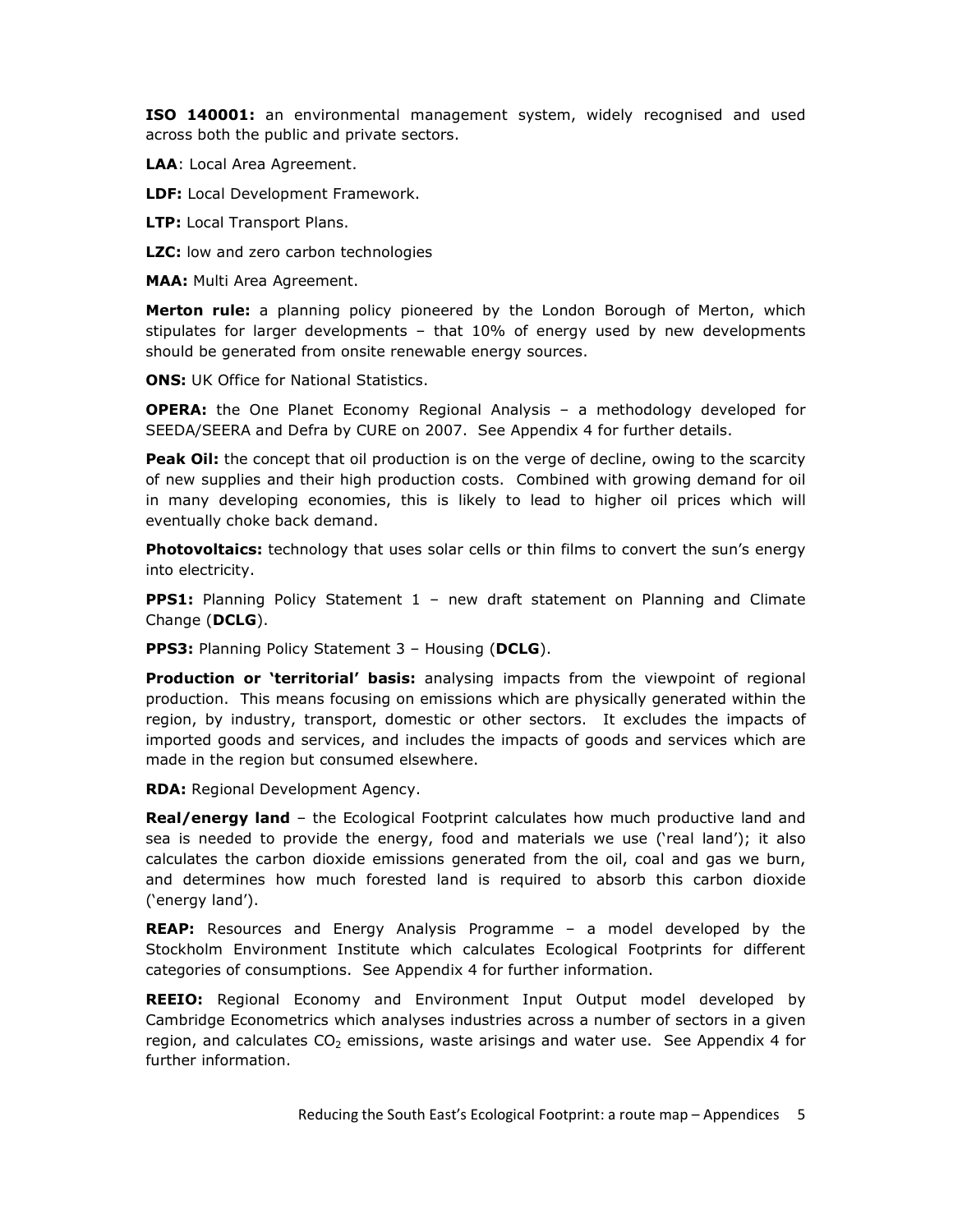**Renewable energy sources** – natural resources such as sunlight, wind and tides that provide energy which is naturally replenished. Renewable energy sources include solar power, wind power, hydroelectric, tidal power, geothermal and biomass.

RES: Regional Economic Strategy.

RESOLVE: an inter-disciplinary research team based at the University of Surrey which aims to unravel the complex links between lifestyles, values and the environment.

Retrofit programmes: fitting of energy efficiency and renewable energy measures and where relevant water efficiency measures - to existing housing and other buildings.

RSF: Regional Strategic Framework.

RTB: Regional Transport Board.

**SEEDA:** South East England Development Agency.

SEFS: South East Forum for Sustainability - a network of voluntary organisations in South East England which are working to promote sustainability.

**SFG:** the Sustainable Futures Group – the champion body for sustainable development in South East England.

SEI: Stockholm Environment Institute

**'Smarter Choices':** A report for DfT by Cairns et al, 2004, which reviewed the evidence for reducing road traffic through 'soft transport measures'.

**SMEs:** Small and medium-sized enterprises.

Social and community enterprise: actions taken on the edge or outside the formal economy, involving trading or exchange between members of a network or culture: voluntary activity: self-help and community empowerment actions.

**'Soft' transport measures:** initiatives aimed at changing people's travel choices, for example through residential or institutional travel plans, personalised travel planning, public transport information, car sharing, car clubs, teleworking and home shopping

South East Sustainable Energy Partnership: a partnership which exists to share best practice, support local projects and raise awareness of the benefits and opportunities of sustainable energy in South East England.

SUDS: Sustainable Urban Drainage Systems. A sustainable drainage system aims to mimic as closely as possible the natural drainage of a site to minimise the impact of urban development on the flooding and pollution of waterways.

Sustainable Consumption and Production: the types of resource use needed to achieve Factor Four reduction, supporting lifestyles that are both fair and sustainable in global terms.

Sustainable Travel Demonstration Towns: the DfT set up the Sustainable Travel Towns of Darlington, Peterborough and Worcester to see what a sustained programme of 'Smarter Choices' could achieve.

**SEI:** Stockholm Environment Institute (UK base is in the University of York).

**SCPNet:** Sustainable Consumption and Production Network.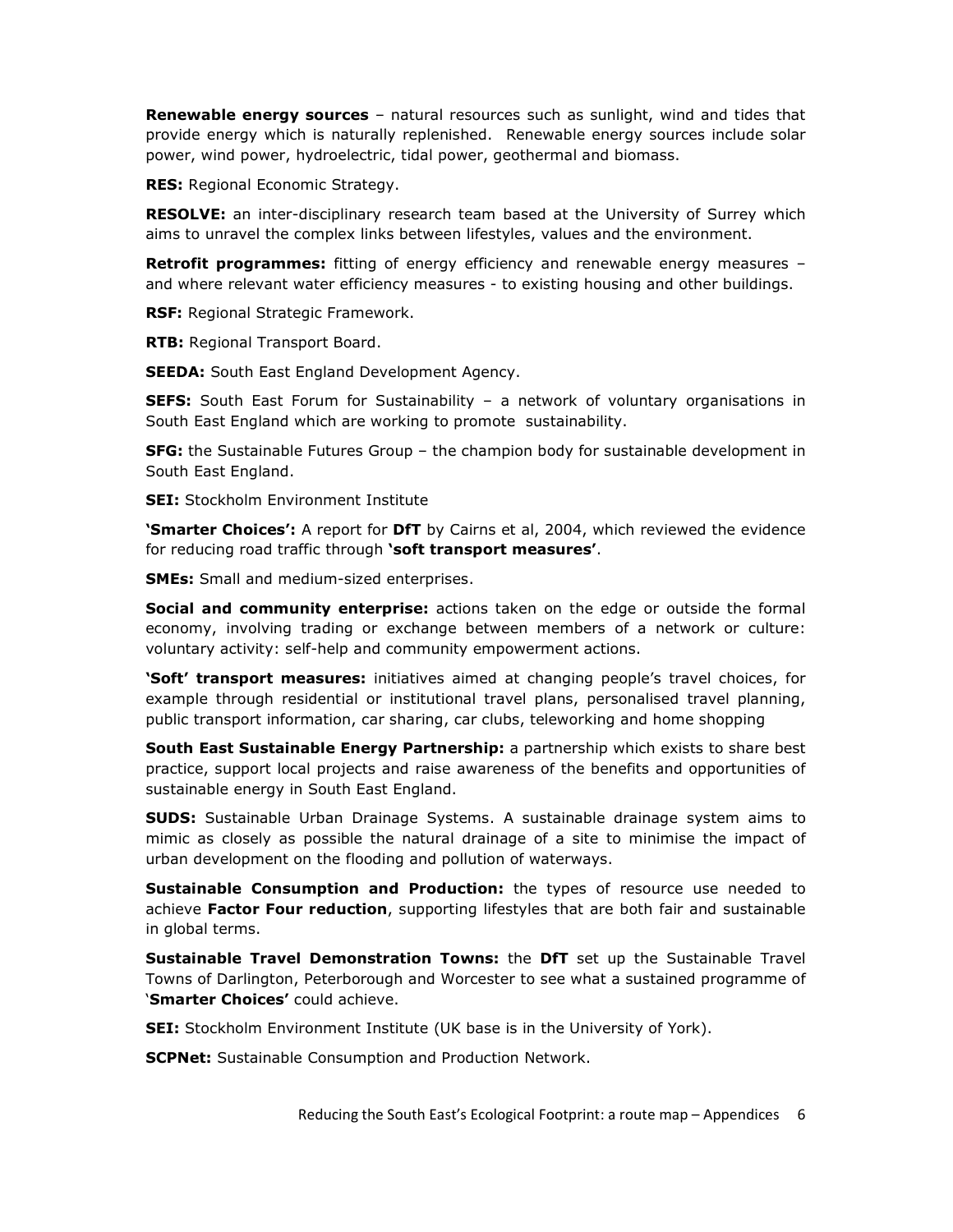Sustainable energy sources: energy sources that are environmentally, socially and economically sustainable. Usually used interchangeably with 'renewable energy sources'.

**Transition Towns:** is a movement that was founded by environmentalist Rob Hopkins during 2005 and 2006. The aim of the project is to equip communities for the dual challenges of climate change and **Peak Oil**. The movement currently has member communities in a number of countries worldwide.

**Triple-Bottom Line accounting**: accounting systems that take account of social and environmental balances, as well as financial.

WAG: Welsh Assembly Government.

WRAP: a government-supported organisation which aims to help individuals, businesses and local authorities to reduce waste and recycle more.

WWF: Worldwide Fund for Nature.

Zero carbon homes: new houses designed so that there are no net emissions of carbon dioxide emissions from all energy use in the home.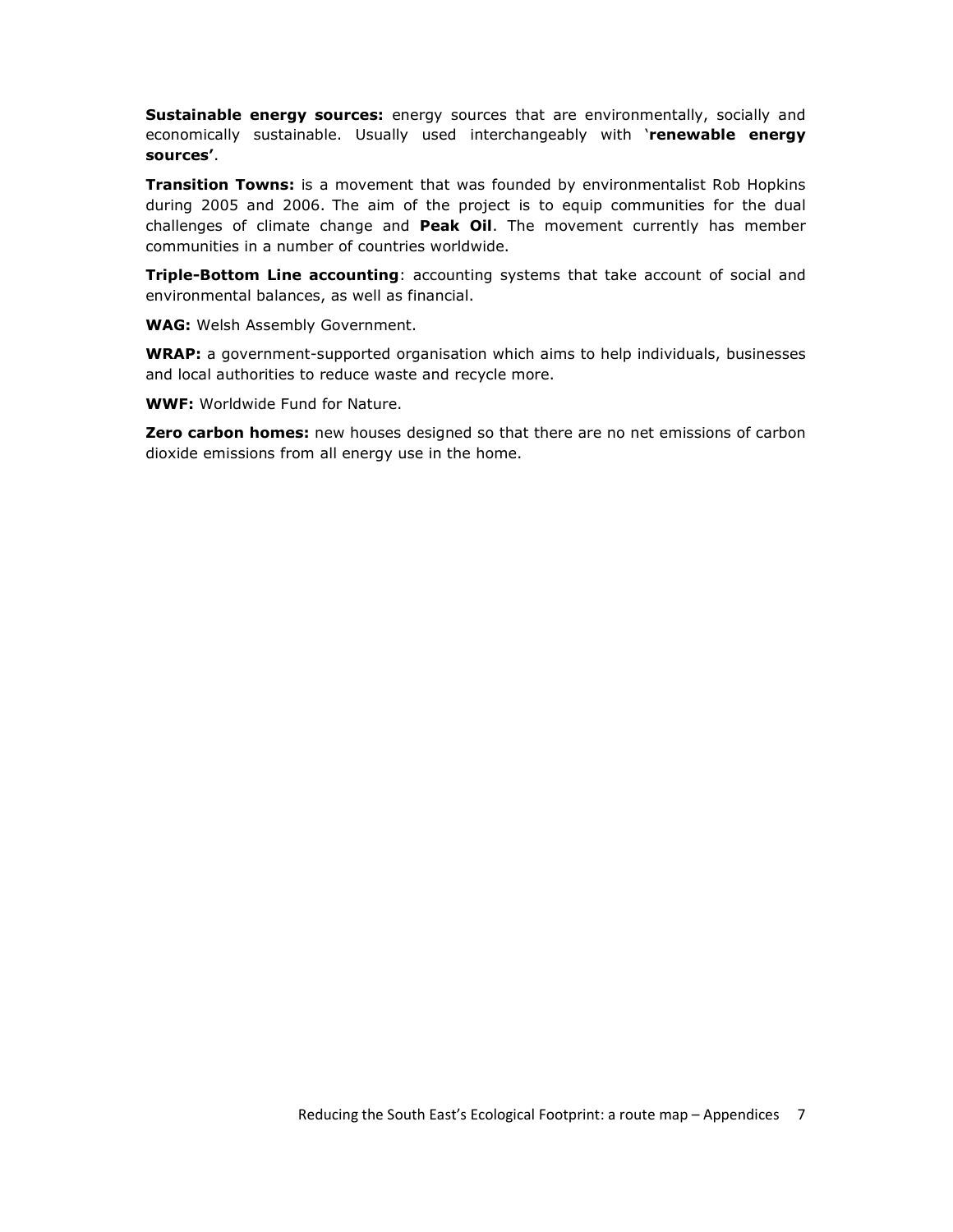# Appendix 2: Contributors

The consultancy team would like to thank the following individuals, who contributed their views towards the study. Most of the people listed here participated in the stakeholder workshop on 20 February 2008, while others were consulted during the study.

Rachel Birch, Arup (Kent footprint study) Matthew Bird, Lewes Borough Council Jeremy Boxall, LEAF campaign Mike Bridgman, Hampshire County Council Heather Buttivant, Climate South East Ian Christie, Sustainable Futures Group/RESOLVE Keith Colquhun, Thames Water Tony Corbin, eHampshire/Matisse Thurstan Crockett, Brighton & Hove Council Martin Dix, EDF Energy Paul Dracott, Business Link Kent Julie Drayton, Assembly Patrick Feehily, Assembly Mick Flynn, Environment Agency Anna Frizzel, BusinessLink Miles Hearn, EDF Energy Ian Hepburn, South East Forum for Sustainability/Assembly Richard James, Willmott Dixon David Lamb, Surrey County Council Shaun Leavey, South East Sustainable Food & Farming Strategy Board Peter Mann, Oxfordshire County Council Oona Muirhead, SEEDA David Payne, Assembly Ivan Perkovic, SEEDA Greg Pitt, Assembly Brenda Pollack, Friends of the Earth/South East Forum for Sustainability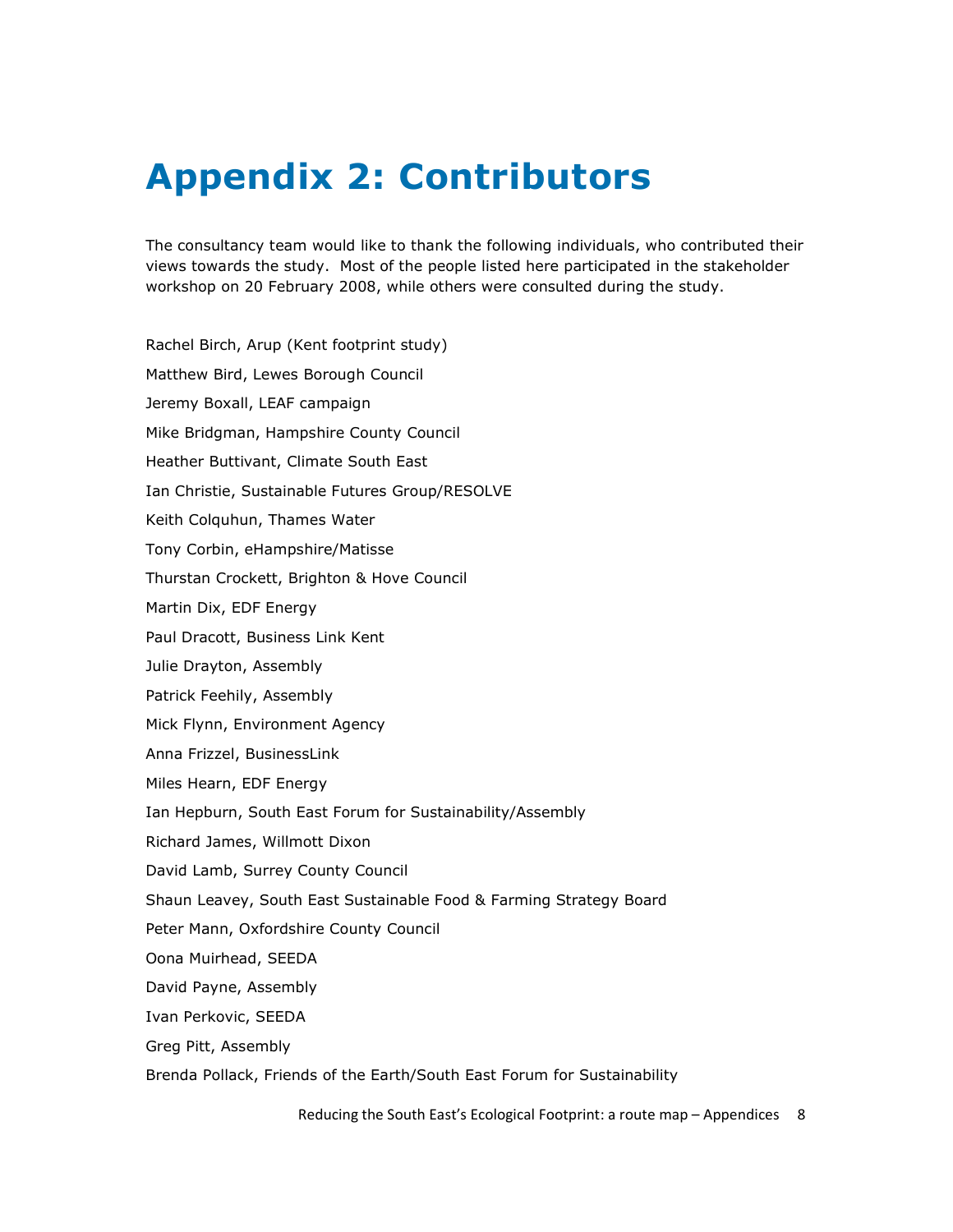Simon Pratt, Sustrans David Pryce-Jones, GOSE Derek Rees, South East Centre for the Built Environment Henriette Reinders, South East Food Group Partnership Sean Rendall, Woking Borough Council Phil Sivell, Sustainable Futures Group/Transport Research Laboratory Mike Smith, Utilicom Dan Staniaszek, SEEDA Laurienne Tibbles, Ashford Futures Colin Tingle, The NR Group (Diamonds footprint study) Graham Tubb, SEEDA Keith Riley, Veolia Trevor Watson, Lewes Borough Council Viccy Williams, Food Matters Andy Wren, Hampshire County Council Lucy Young, WWF-UK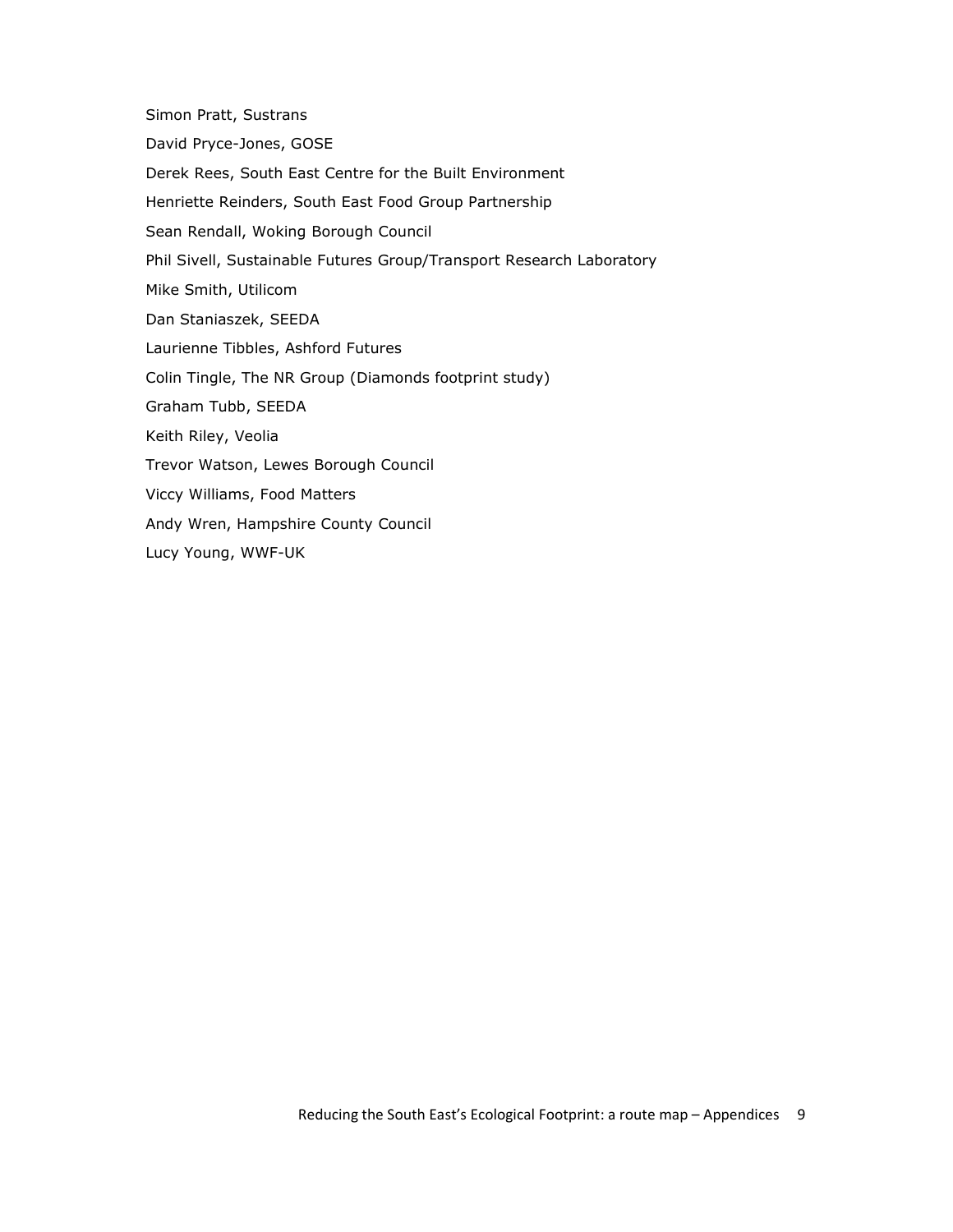# Appendix 3: References

This appendix presents references under the following themes:

- Regional strategies and plans (general)
- Ecological Footprint studies
- One Planet Economy/Sustainable Consumption and Production
- Economic development
- Climate change
- Behaviour change
- Planning
- Procurement
- Built environment
- Transport
- Energy supply
- Food
- Goods and services, public services and capital investment
- **Waste**
- Water

## Regional strategies and plans (general):

- A Clear Vision for the South East The South East Plan (including Implementation Plan); SEERA, 2006. http://www.southeastra.gov.uk/southeastplan/plan/view\_plan.html
- Regional Sustainability Framework; draft 2007; http://www.southeastra.gov.uk/meetings/plenaries/2007/180707/agenda\_item\_11-rsf\_annexexecutive\_summary.pdf
- The Regional Economic Strategy 2006 2016. A Framework for Sustainable Prosperity, SEEDA, 2006. http://www.seeda.co.uk/res/
- RES Implementation Plan –consultation draft; SEEDA 2007 http://www.seeda.co.uk/res/RES\_Implementation\_Plan/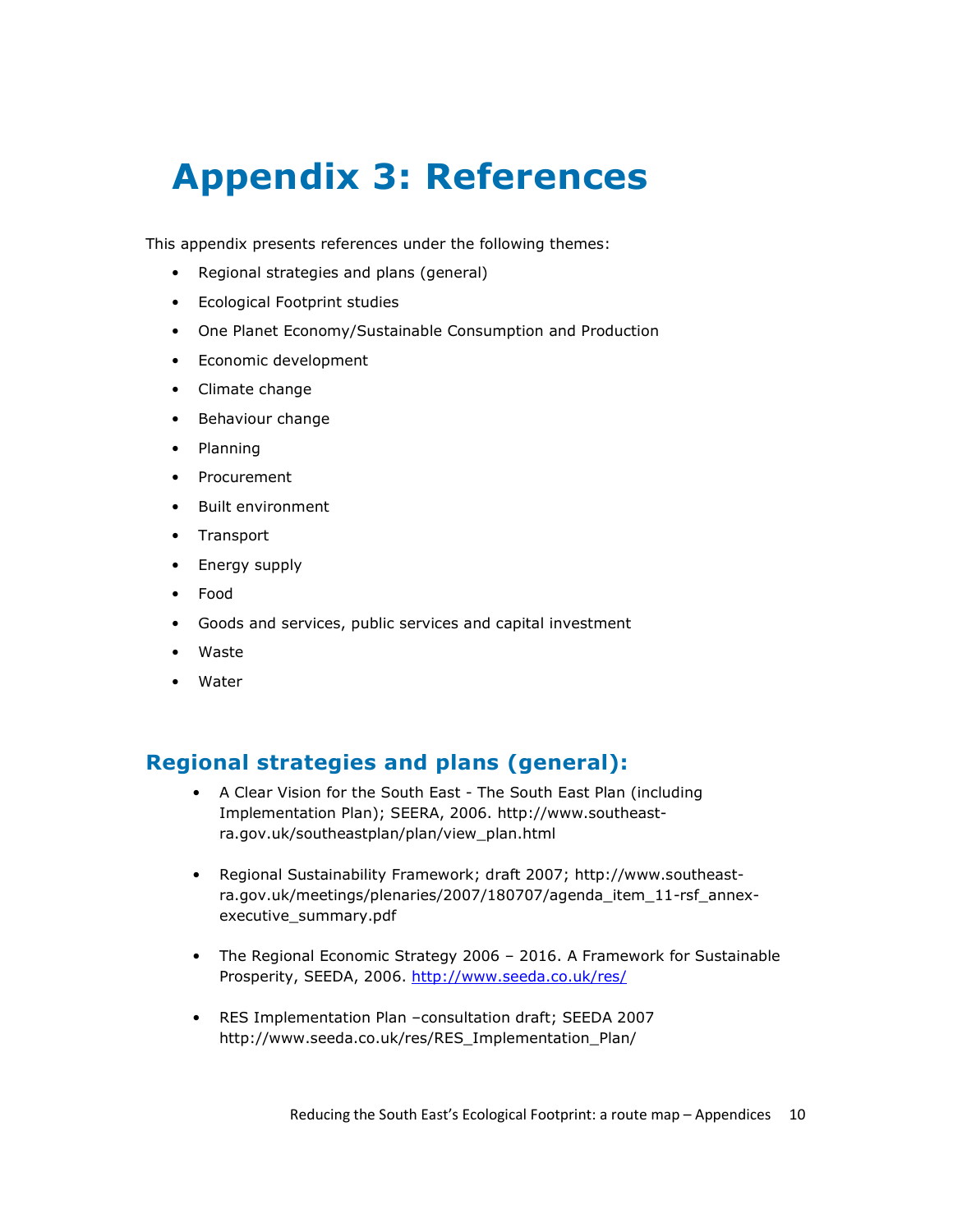- A Climate Change Mitigation and Adaptation Implementation Plan; Prepared for SEERA by Collingwood Environmental Consultants and LUC, with support from the ESPACE programme, 2006. http://www.southeastra.gov.uk/southeastplan/plan/march\_2006/implementati on\_plan/climate\_change\_implementation\_plan-300306-v2.pdf
- Regional Monitoring Report for South East England http://www.southeastra.gov.uk
- Environment Agency: Creating a better place. Southern Regional Local Contribution 2006/11. Improving the environment in the southern region. 2006; http://www.environmentagency.gov.uk/commondata/acrobat/srbp0607\_1482848.pdf
- Environment Agency: Creating a better Thames. Our five year plan 2006 2011. Improving the environment where you live; 2006. http://www.environmentagency.gov.uk/commondata/acrobat/localcontributions\_1362000.pdf
- Natural England Strategic Direction 2006-2009; http://www.naturalengland.org.uk/pdf/about/Natural\_England\_Strategic\_Direc tion.pdf
- English Heritage in the South East 2006 2008; http://www.englishheritage.org.uk/upload/pdf/SouthEast\_06.pdf

## Ecological Footprint studies

- Our Ecological Footprint- Reducing Human Impact on Earth; Wackernagel and Rees (1996)
- Counting Consumption  $CO<sub>2</sub>$  emissions, material flows and Ecological Footprint of the UK by region and devolved country. WWF-UK, CURE and SEI (2006) http://www.wwf.org.uk/filelibrary/pdf/countingconsumption.pdf
- REAP (Regional Energy Analysis Programme) developed to calculate Ecological Footprints by the Stockholm Environment Institute. http://www/sei.se/reap/index.php
- Further information on Ecological Footprints can be found at http://www.wwflearning.org.uk/ecological-budget/
- Additional footprinting tools and research are available from Best Foot Forward http://www.bestfootforward.com/
- Ecological Footprints Taking the first step: A 'how to' guide for local authorities; prepared for WWF by CAG Consultants Ltd. http://www.wwf.org.uk/filelibrary/pdf/takingfirststep\_ef.pdf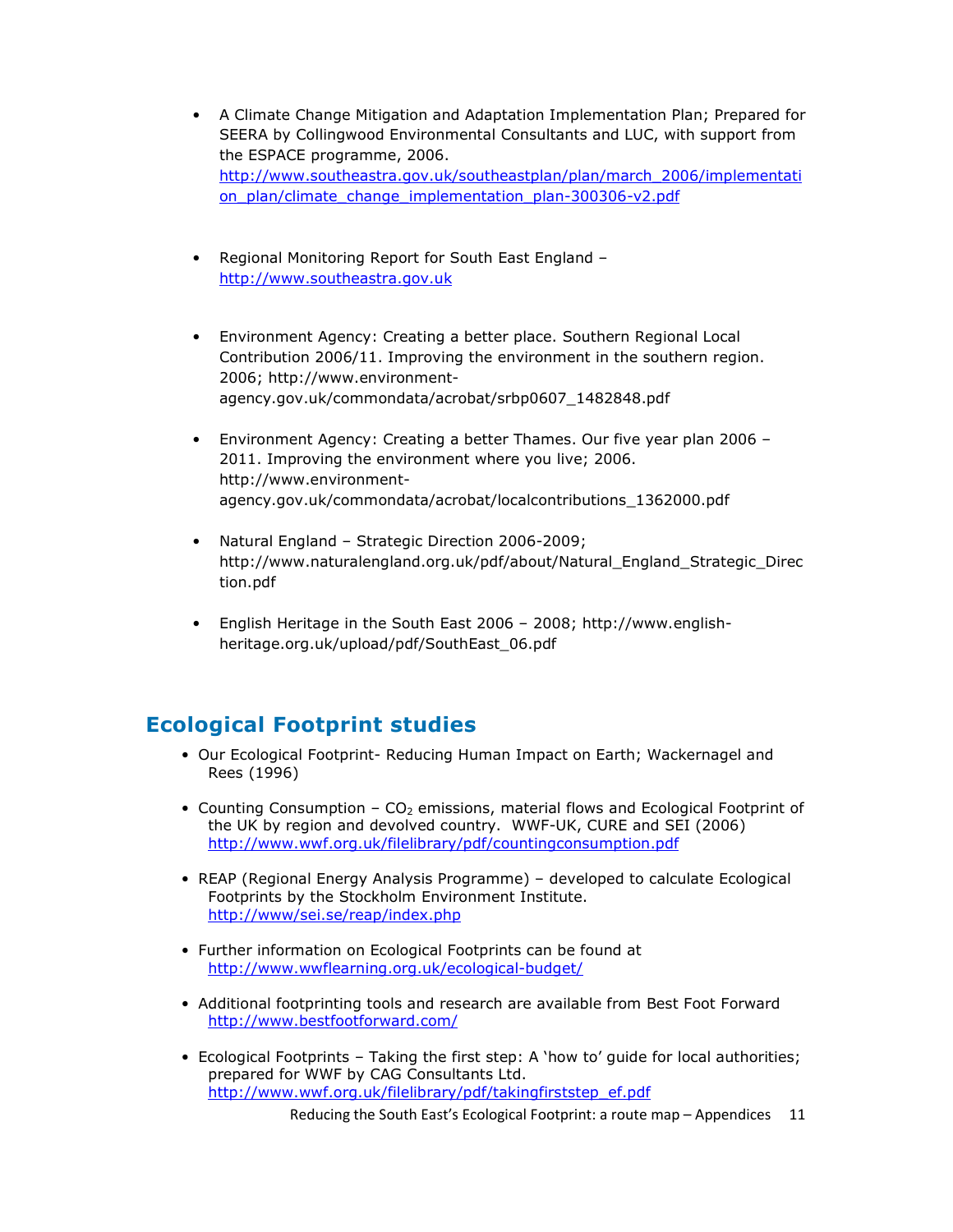- Towards a low footprint Scotland living well, within our ecological limits. Stockholm Environment Institute, March 2007.
- 'One Planet Economy Regional Analysis (OPERA) a Footprint Methodology Study for the South East Plan and Economic Strategy'; consultation draft report prepared by the Centre for Urban Ecology (CURE) on behalf of SEEDA, the Assembly and DEFRA (2007)
- Reducing the South East's Ecological Footprint a context and issues paper prepared by CAG Consultants and the Stockholm Environment Institute for SEERA Select Committee (2007).
- Stabilising the Ecological Footprint in the South East Plan report for the Assembly by CURE (2005).

## One Planet Economy/Sustainable Consumption and **Production**

- Changing Patterns: the UK Government Framework for Sustainable Consumption and Production (2003)
- The Living Planet Report (WWF, 2004)
- One Planet Economy Network a number of reports are available at: http:/www.wwflearning.org.uk/ecological-budget/download-centre/one-planeteconomy-network,778,AR.html
- Pathways report forthcoming report by CURE for WWF-UK and the One Planet Economy Network.

#### Economic development

- Sub-National Review of economic development and regeneration, HM Treasury with DBERR and DCLG; under consultation 2008.
- REEIO (Regional Economy and Environment Input Output) model, developed by Cambridge Econometrics. http://www.cambridgeeconometrics.com/suite\_economic\_models/reeio.htm
- Measuring Regional Progress: Developing a Regional Index of Sustainable Economic Well-being for the English Regions. Prepared by T.Jackson et al for the New Economics Foundation, London 2006-7. http://www.neweconomics.org/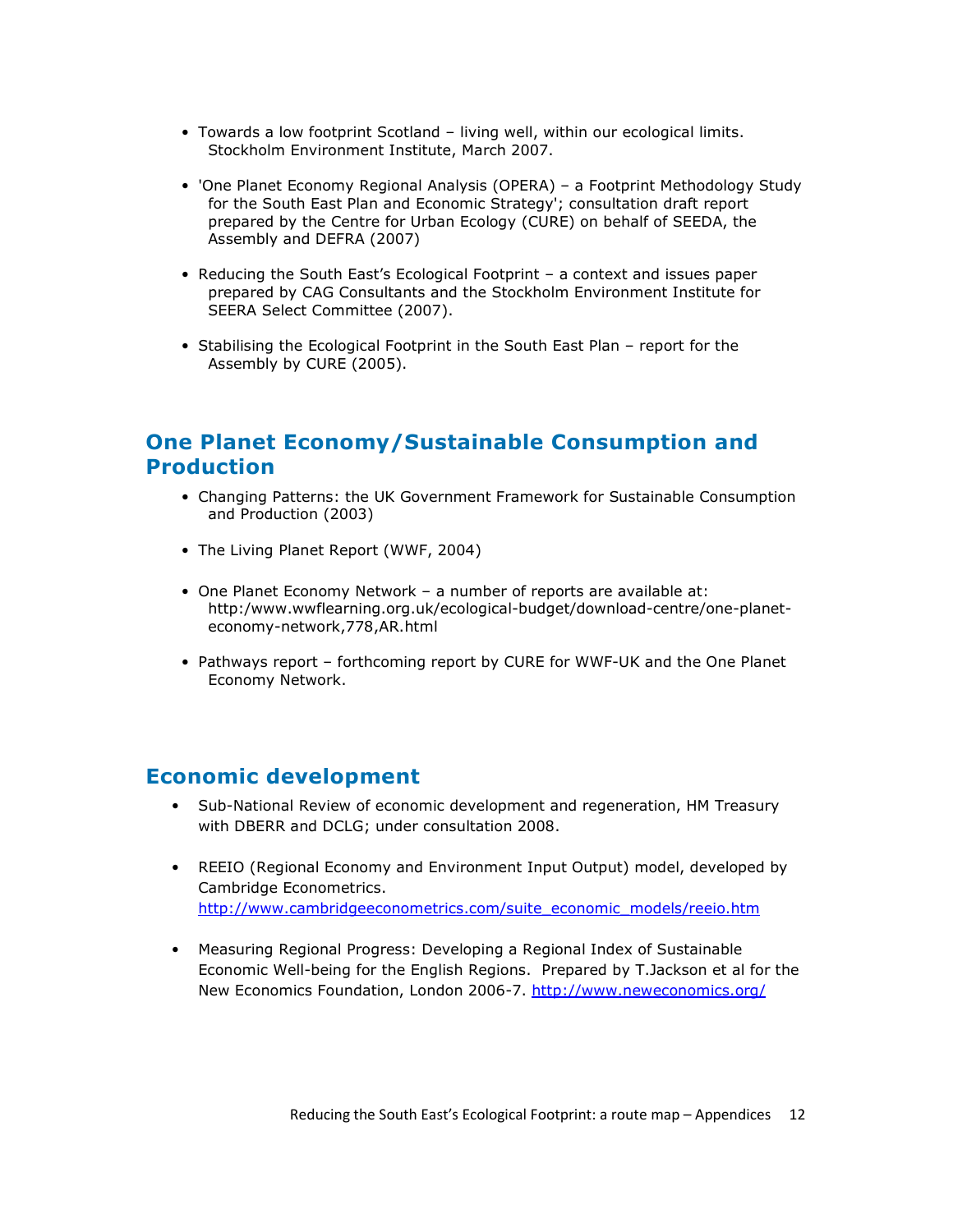## Climate Change

- Climate Change Bill, DEFRA. http://www.defra.gov.uk/
- Strong and Prosperous Communities: Local Government White Paper, Department for Communities and Local Government, Published October 2006 http://www.communities.gov.uk/pub/98/StrongandProsperousCommunitiestheLo calGovernmentWhitePaperVol1\_id1504098.pdf
- Stern Review of the Economics of Climate Change, HM Treasury, 2006 http://www.hmtreasury.gov.uk/independent\_reviews/stern\_review\_economics\_climate\_change/s tern\_review\_report.cfm
- A Climate Change Mitigation and Adaptation Implementation Plan; Prepared for SEERA by Collingwood Environmental Consultants and LUC, with support from the ESPACE programme, 2006. http://www.southeastra.gov.uk/southeastplan/plan/march\_2006/implementation \_plan/climate\_change\_implementation\_plan-300306-v2.pdf
- Climate Change: The Citizen's Agenda; LGA Submission to the Environment, Food and Rural Affairs Committee Inquiry, August 2006 http://www.lga.gov.uk/Documents/Briefing/Our\_Work/Projects/Final%20Submiss ion%20EFRA1%20%282%29.pdf
- Leading the Way: how local authorities can meet the challenge of climate change; Local Government Association http://www.lga.gov.uk/Publication.asp?lSection=0&id=-A78309C9
- Climate Change and the South East Plan http://www.southeast-ra.gov.uk/southeastplan/key/climate\_change.html
- The Intergovernmental Panel on Climate Change (IPCC): Climate Change Impacts 2007 http://www.ipcc.ch/SPM6avr07.pdf

# Behaviour change

- The 4 'E's model of behaviour change: presented in Securing the Future the UK Government Sustainable Development Strategy, Defra, 2005.
- Personal Responsibility and Changing Behaviour, David Halpern and Clive Bates, Prime Minister's Strategy Unit, 2004.
- The impact of sustainable development on public behaviour, 2004, Andrew Darnton
- Driving public behaviour for sustainable lifestyles, Andrew Darnton, 2004.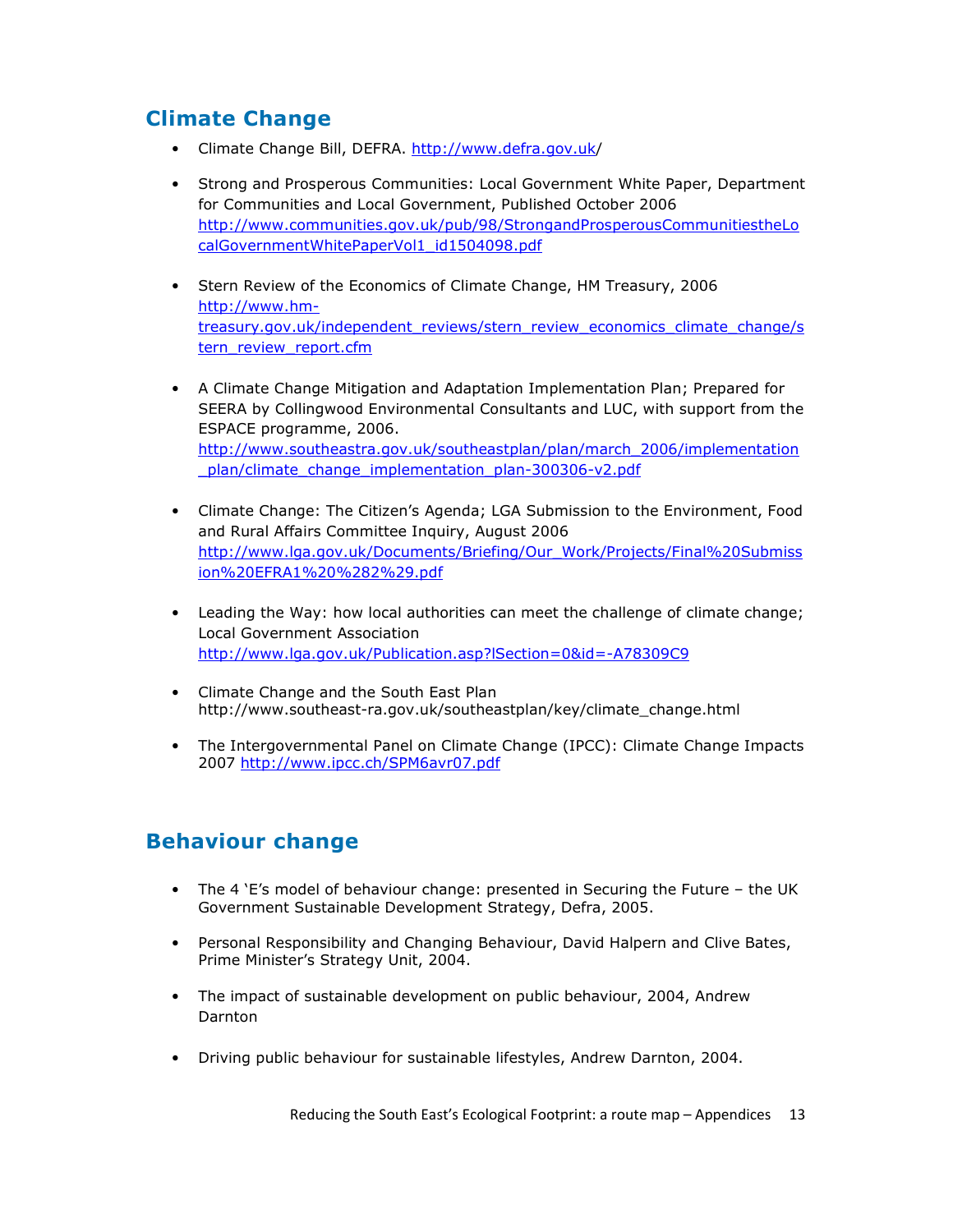- Other reports of the cross-government Behaviour Change Forum are available at: http://www.sustainabledevelopment.gov.k/what/priority/behaviourchangeresearchandguidance.html
- Framework for Pro-Environment Behaviours, DEFRA, January 2008. http://defra.gov.uk
- The Seven Doors model for behaviour change programmes developed by Social Change Media. http://media.socialchange.net.au/strategy/7\_Doors\_Model.html
- 'I will if you will' a report by the Sustainable Development Roundtable, 2006.
- Community engagement and sustainable development toolkit http://www.wwflearning.org.uk/community-engagement/
- Small Change South East Evaluation Report produced by the New Economics Foundation on behalf of Global Action Plan, March 2007.
- Transition towns examples of activities by Transition Town Lewes. http://transitiontowns.org./lewes/
- Individual behaviour change through community initiatives; http://www.cse.org.uk/
- ESRC's Environment and Human Behaviour New Opportunities Programme 2005 (http://www.psi.org.uk/ehb).
- Climate Action Groups http://coinet.org.uk/projects/action\_groups
- ChangeLAB (Interreg IIIc supported programme): www.changlabproject.org
- ESPACE programme (Interreg IIIB programme): http://www.climateforchange.org.uk/

### Procurement

- UK Government Sustainable Procurement Action Plan; http://www.sustainabledevelopment.gov.uk/publications/pdf/SustainableProcurementActionPlan.pdf
- Procuring the Future Sustainable Procurement National Action Plan, 2007.
- The local government sustainable procurement strategy. Response to the national action plan - produced by IDeA, LGA and the Centre of Excellence North East, November 2007.
- Responsibility in procurement: Iclei-europe@iclei-europe.org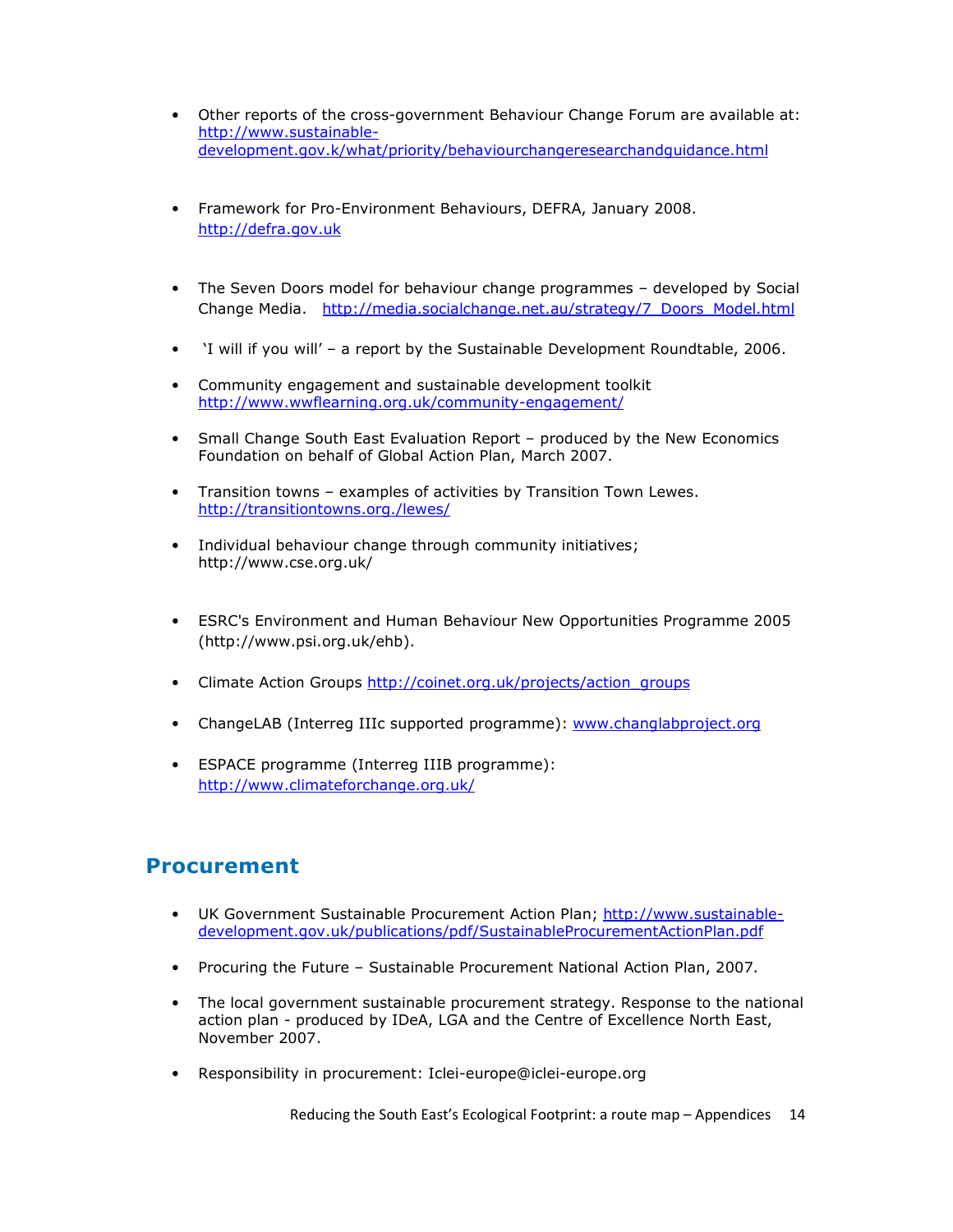## Planning

- Planning Policy Statement 1: Delivering Sustainable Development; DCLG, 2005; http://www.communities.gov.uk/index.asp?id=1143804
- PPS1 Annex on Planning and Climate Change, Department for Communities and Local Government http://communities.gov.uk/pub/142/ConsultationPlanningPolicyStatementPlannin gandClimateChangeSupplementtoPlanning1\_id1505142.pdf
- Planning for a Sustainable Future Planning White Paper, 2007. http://www.communities.gov.uk/publications/planningandbuilding/planningsustai nablefuture

# Built Environment

- The Energy White Paper, May 2007, DTI/DEFRA http://www.dti.gov.uk/energy/whitepaper/page39534.html
- Carbon Reduction Commitment (CRC) under development by DEFRA http://www.defra.gov.uk/environment/climatechange/uk/business/crc/index.htm
- Code for Sustainable Homes: a step-change in sustainable home building practices. Department for Communities and Local Government; (2006) http://www.planningportal.gov.uk/uploads/code\_for\_sust\_homes.pdf
- Building a Greener Future: Towards Zero Carbon Development; Department for Communities and Local Government (2007) http://www.communities.gov.uk/index.asp?id=1505157
- Home Energy Conservation Act, DEFRA 1995; http://www.defra.gov.uk/environment/climatechange/uk/publicsector/localauth/h eca95/index.htm
- Carbon Emissions Reductions Target April 2008-March 2011; Consultation Proposals, DEFRA, 2007. http://www.defra.gov.uk/corporate/consult/cert2008- 11/consultation.pdf
- Sustainable Energy Benchmark and Toolkit under development by CAG Consultants for IDeA; http://www.idea.gov.uk/idk/core/page.do?pageId=5747988
- Strategy for Sustainable Construction, DBERR, 2008. http://www.berr.gov.uk/sectors/construction/sustainability/page13691.html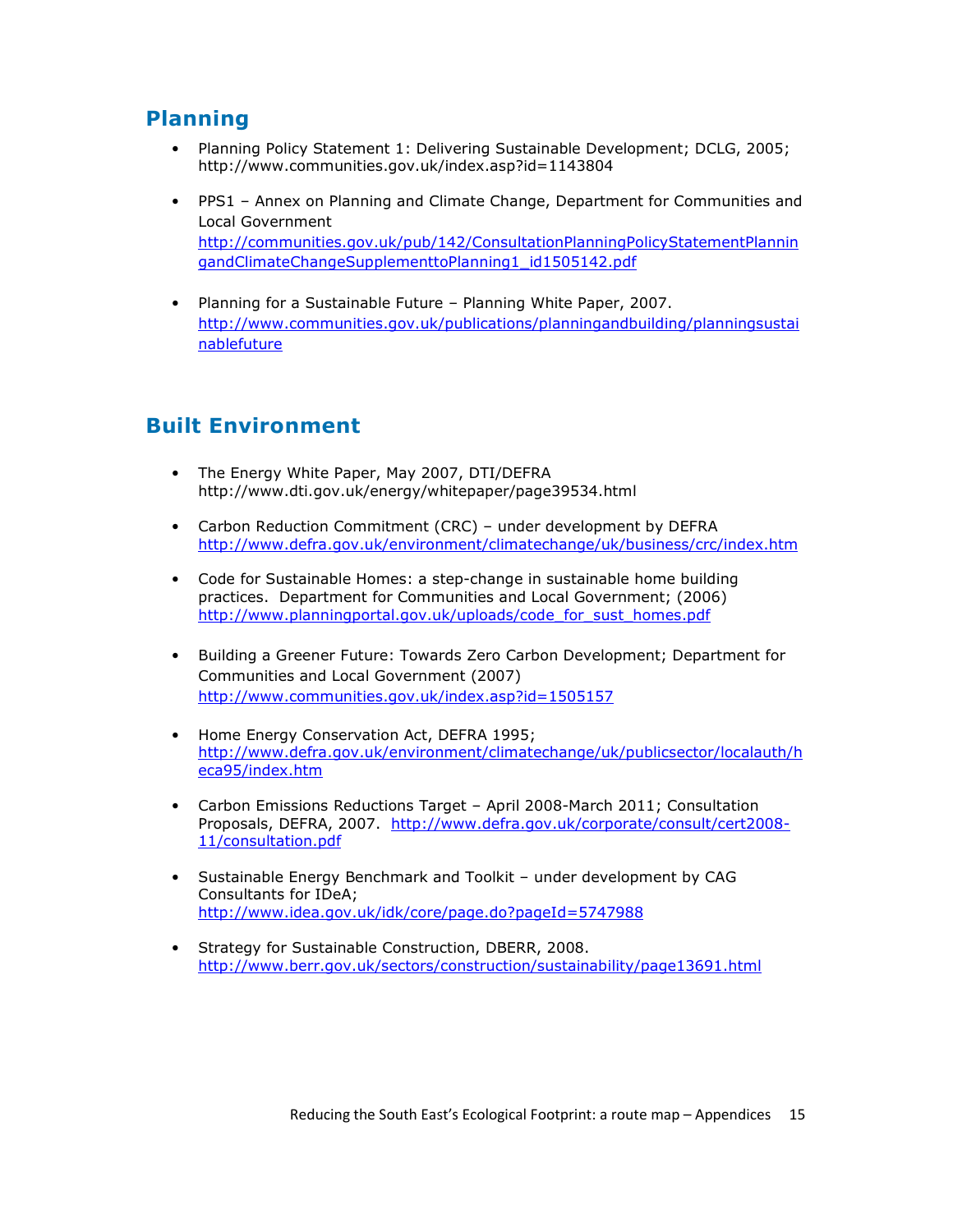### Transport

- Smarter Choices Changing the way we travel ; Sally Cairns et al, DfT, 2004. http://www.dft.gov.uk/pgr/sustainable/smarterchoices/
- Green Paper on urban transport, 2007, European Commission http://ec.europa.eu/transport/clean/green\_paper\_urban\_transport/index\_en.htm
- Local Transport Bill ( 2007), Department for Transport http://www.dft.gov.uk/pgr/regional/localtransportbill/
- The Future of Transport: A Network for 2030 White Paper; 2006, DTI
- 'The Eddington Transport Study': Transport's role in sustaining UK's Productivity and Competitiveness: The Case for Action, 2006, HM Treasury http://www.dft.gov.uk/about/strategy/eddingtonstudy/
- The Future of Air Transport, 16 December 2003, DfT
- Predict and Decide Aviation, climate change and UK policy (Sally Cairns et al)
- Planning Policy Guidance 13: Transport http://www.communities.gov.uk/index.asp?id=1144015
- Parliamentary Office for Science and Technology (2003); Aviation and the Environment. Postnote Number 195 (Report Summary)

### Energy supply

- 80% Challenge delivering a low carbon UK. Prepared by the Institute of Public Policy Research for WWF-UK et al, 2008.
- Zero Carbon Britain Prepared by the Centre for Alternative Technology, 2008.
- Pathways report forthcoming report by CURE for WWF-UK and the One Planet Economy Network.

### Food consumption

- Strategy for Sustainable Food and Farming, December 2002, DEFRA http://www.defra.gov.uk/farm/policy/sustain/strategy.htm
- Public Sector Food Procurement, 2006, DEFRA http://www.defra.gov.uk/farm/policy/sustain/procurement/index.htm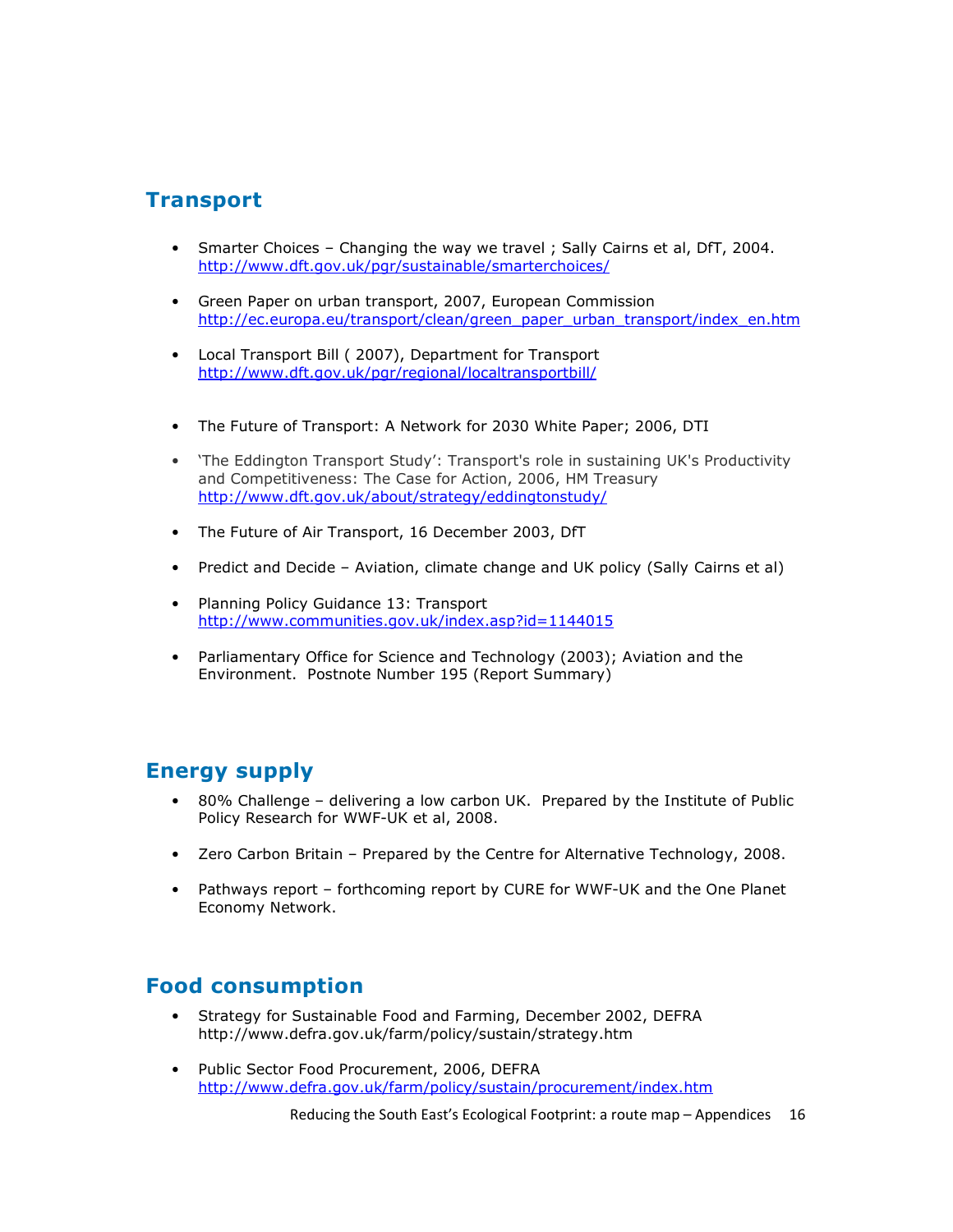- Food Industry Sustainability Strategy (FISS), 26 April 2006, DEFRA http://www.defra.gov.uk/farm/policy/sustain/fiss/index.htm
- SE Food and Health Action Plan; Government Office for the South East, 2007; http://www.go-se.gov.uk/497648/docs/167059/SEFoodHealthActionPlan.pdf
- SE Rural Development Framework; SE Rural Partnership; http://www.gose.gov.uk/497648/docs/169206/ruralDeliveryFramework.pdf
- Farming and food: Our healthy future. Delivery plan for sustainable farming and food in the South East and London; SEEDA/GOSE; 2003. http://www.gose.gov.uk/497648/docs/169206/farmingForTheFuture.pdf
- Choosing a Better Diet: A consultation on priorities for a food and health action plan, Department of Health, 2007.
- The Global Benefits of Eating Less Meat, 2004, by Compassion in World Farming **Trust**
- Cereal Offenders, Action Aid, 2008.
- Understanding Food Waste. 2007. WRAP. http://www.wrap.org.uk/downloads/FoodWasteResearchSummaryFINALADP29\_3 \_\_07\_25a4c08b.a8218e2f.pdf
- UK Fruit and vegetable consumption. Sustainable Food and Farming Strategy Headline Indicator. Defra. https://statistics.defra.gov.uk/esg/indicators/h7\_data.htm
- Food: An analysis of the issues. 2008. Cabinet Office. http://www.cabinetoffice.gov.uk/strategy/work\_areas/food\_policy.aspx
- Food Climate Research Network. Life cycle Analysis Research Library. http://www.fcrn.org.uk/researchLib/lifecycle.htm

### Goods and services, public services and capital investment

- Shaping the future of sustainable finance: moving from paper promises to performance. WWF-UK and BankTrack (2006)
- Various reports on sustainable consumption and production have been published by the Sustainable Development Commission including: Visioning sustainable retail (2007); Vision for a Sustainable Food Chain (2008); Sustainable Public Procurement (2004); Policies for Sustainable Consumption (2005).
- See above for related references on the topics of Procurement, Behaviour change and One Planet Economy/Sustainable Consumption and Production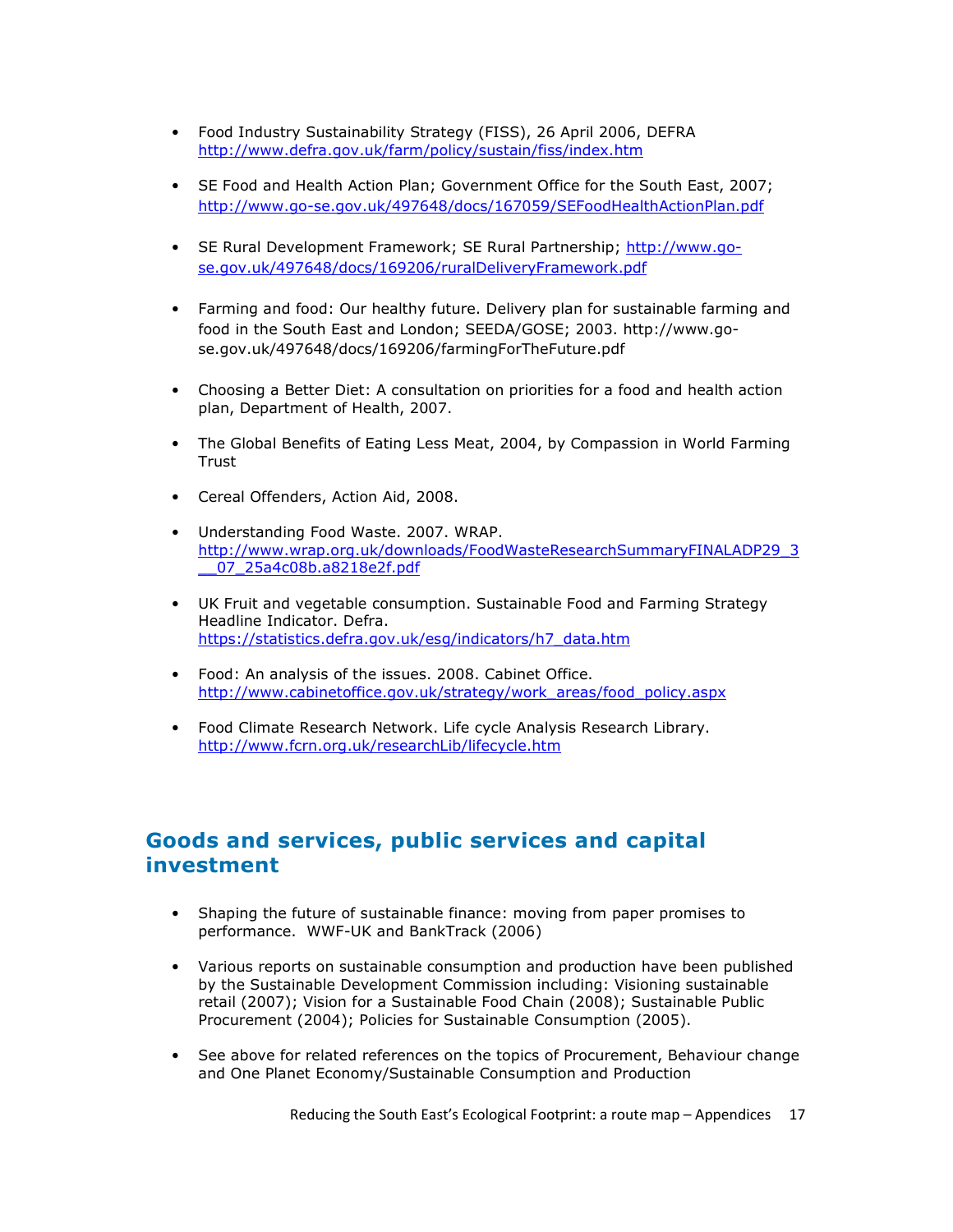### Waste

- Waste Strategy for England, 2007. http://www.defra.gov.uk/environment/waste/strategy/
- Strategy for Sustainable Construction, DBERR, 2008. http://www.berr.gov.uk/sectors/construction/sustainability/page13691.html

#### Water

- Taking care of water the next 25 years: Strategic Direction Statement 2010- 2035 (Thames Water)
- Water services, customers and the community Strategic Direction Statement 2010-2035 (Southern Water, December 2007)
- Environment Agency Water efficiency in the South East of England Retrofitting existing homes (April 2007)
- Environment Agency briefing note The greenhouse gas implications of future water resource options (July 2008).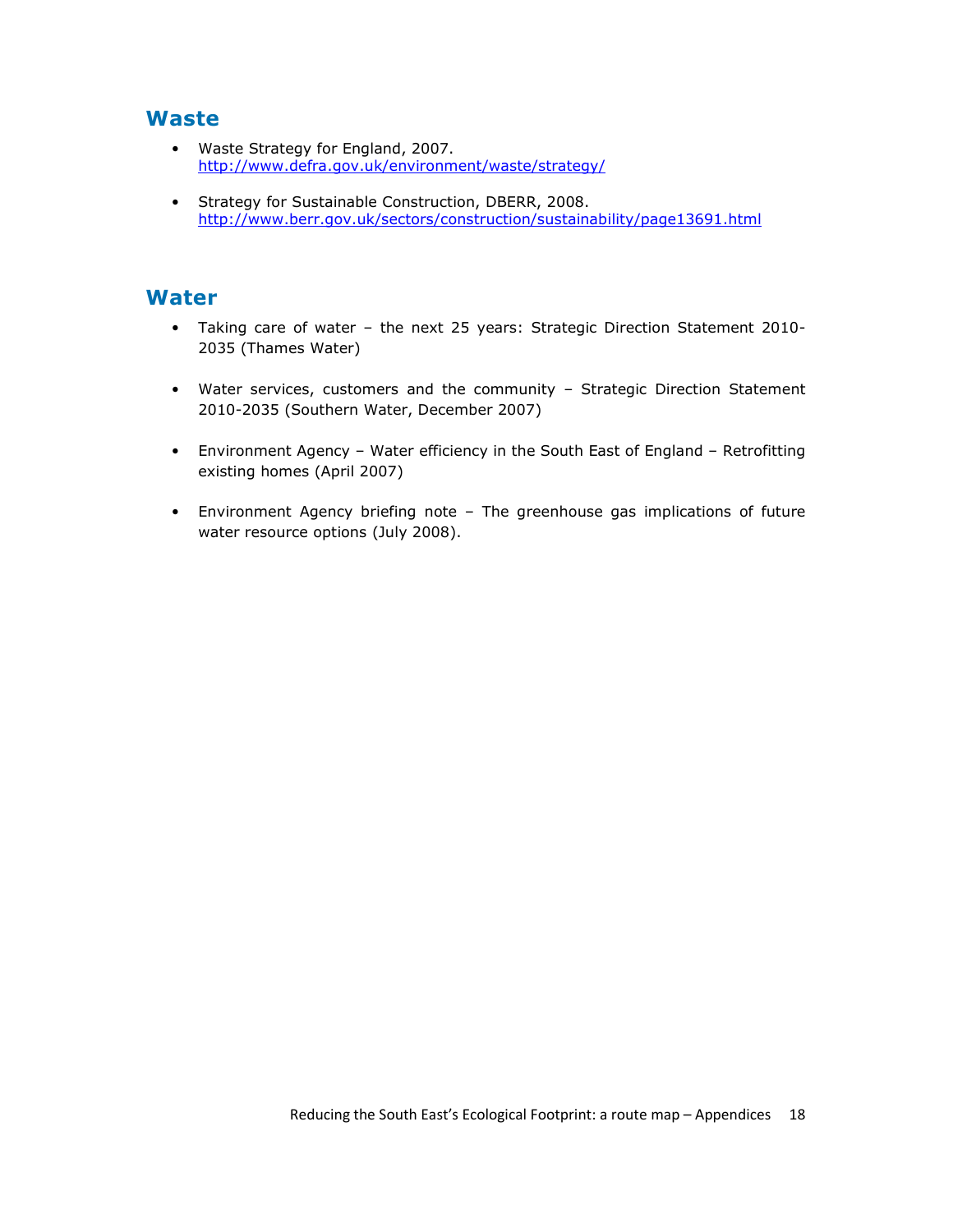# Appendix 4: Information on OPERA, REAP and REEIO

# The OPERA methodology

l,

In developing the route map, we have been guided by the 'One Planet Economy Regional Analysis' (OPERA) methodology developed for SEEDA, the Assembly and Defra by CURE. Central to the OPERA methodology is the preparation of a series of templates, analysing the structure of different sectors and their scope for change. Examples of these are presented below. Further details about the OPERA methodology can be found in the draft methodology report prepared by CURE in July 2007<sup>1</sup>.

The One Planet Economy Regional Assessment concept is simple: a structured approach to investigating situations which are often complex, many-layered and uncertain. To do this we use a framework - 4 main stages, each with a 'baseline' (present) component, and several kinds of futures components. The 4 main stages are:

- Agenda setting: this is about defining the problem and setting clear boundaries for the present and the future;
- Technical issues: this includes the technology and infrastructure, with its environmental and spatial impacts, and the opportunities for change;
- Economic issues: focus on the 'wider economy' system flows of capital and human value, on the production and consumption sides, in public and private sectors;
- Policy issues: this focuses on the organizations in public, private and civic sectors, and the opportunities for new kinds of policy.

There is a 'baseline' component for each of these, followed by a 'prospective' (future opportunities) component. This should then be put through an 'extended analysis', in order to look more closely at further linkages, cross impacts, and underlying factors. Finally the results can be taken to an 'evaluation' stage, which digests the implications, and provides feedback to users.

The arrows shown in the diagram are suggested only for guidance. We would recommend starting at the top left with the 'problem definition'. Beyond that, each type of issue or policy question would generate its own logical path through the various stages. Having produced a policy evaluation (bottom right corner), the next step could be to start again, and revisit the problem / agenda definition at the top left corner (subject to time and resources).

Reducing the South East's Ecological Footprint: a route map – Appendices 19 <sup>1</sup> 'One Planet Economy Regional Analysis (OPERA)' Consultation draft report. (CURE, July 2007).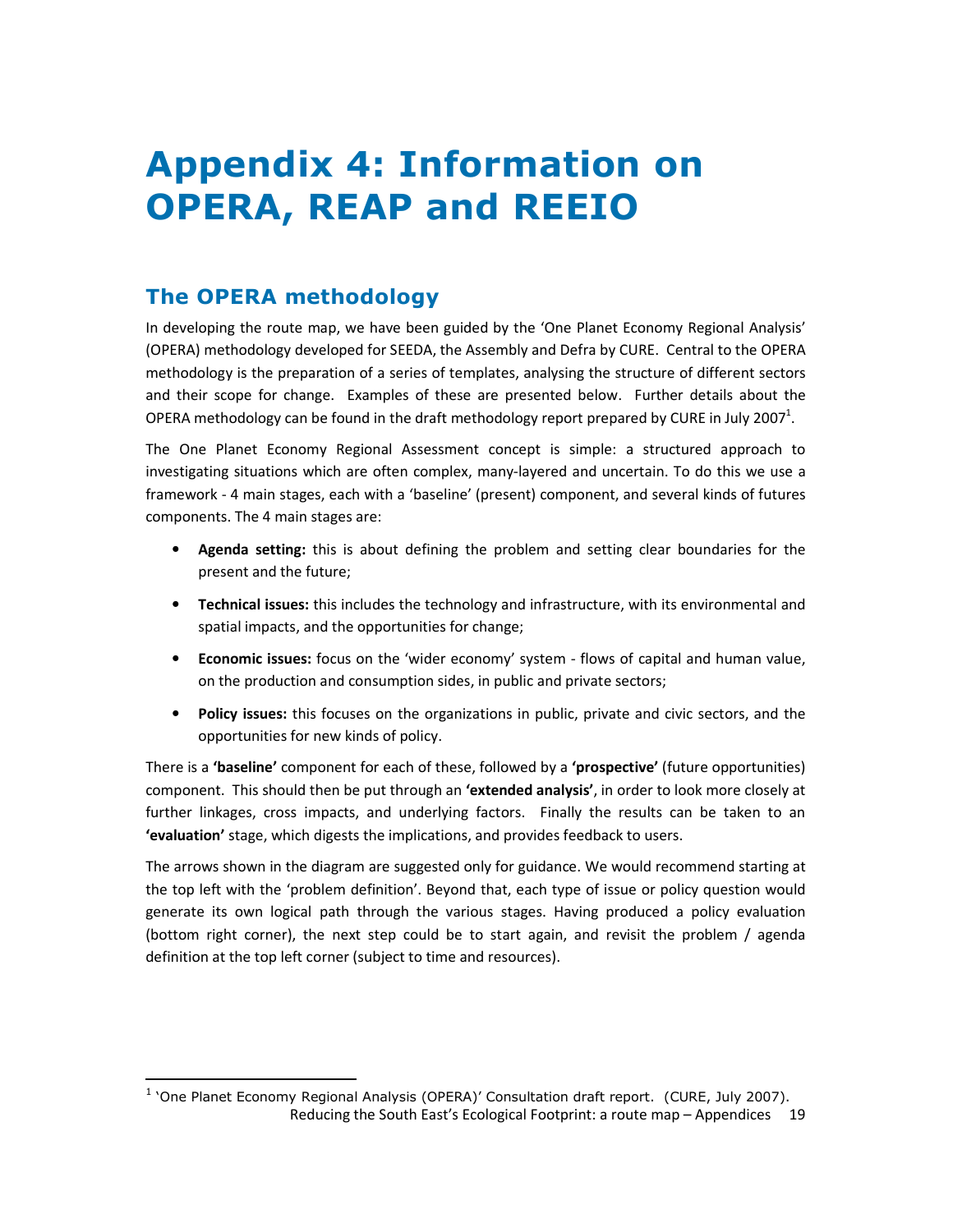### **One Planet Economy Regional Assessment**

Structured process for analysis & evaluation of One Planet policies & actions



Applying the OPERA methodology helps to ensure that the policy agenda is approached in a holistic way. The framework also helps to ensure that opportunities for change are considered as broadly as possible, and are logically worked through. This is vitally important given the scale of technical, economic, political and social change required to achieve footprint reduction targets.

One particular benefit of using the OPERA methodology is to focus attention on the questions that need to be answered – rather than the questions that available models can answer. Examples of OPERA resource analysis frameworks are attached.

## REAP tool (Resource & Energy Analysis Programme)

The Resources and Energy Analysis Programme<sup>2</sup> (REAP) developed by the Stockholm Environment Institute has been used to project the region's future Ecological Footprint on a consumption basis. This model analyses the South East's consumption under a number of headings (e.g. household energy use, personal transport, food, services, consumer goods). Within the REAP analysis, the impacts of business organisations are allocated to the final consumers of goods or services produced by those businesses. So the REAP model highlights the impacts of our lifestyles as consumers. It will

l,

<sup>&</sup>lt;sup>2</sup> http://www.sei.se/reap/index.php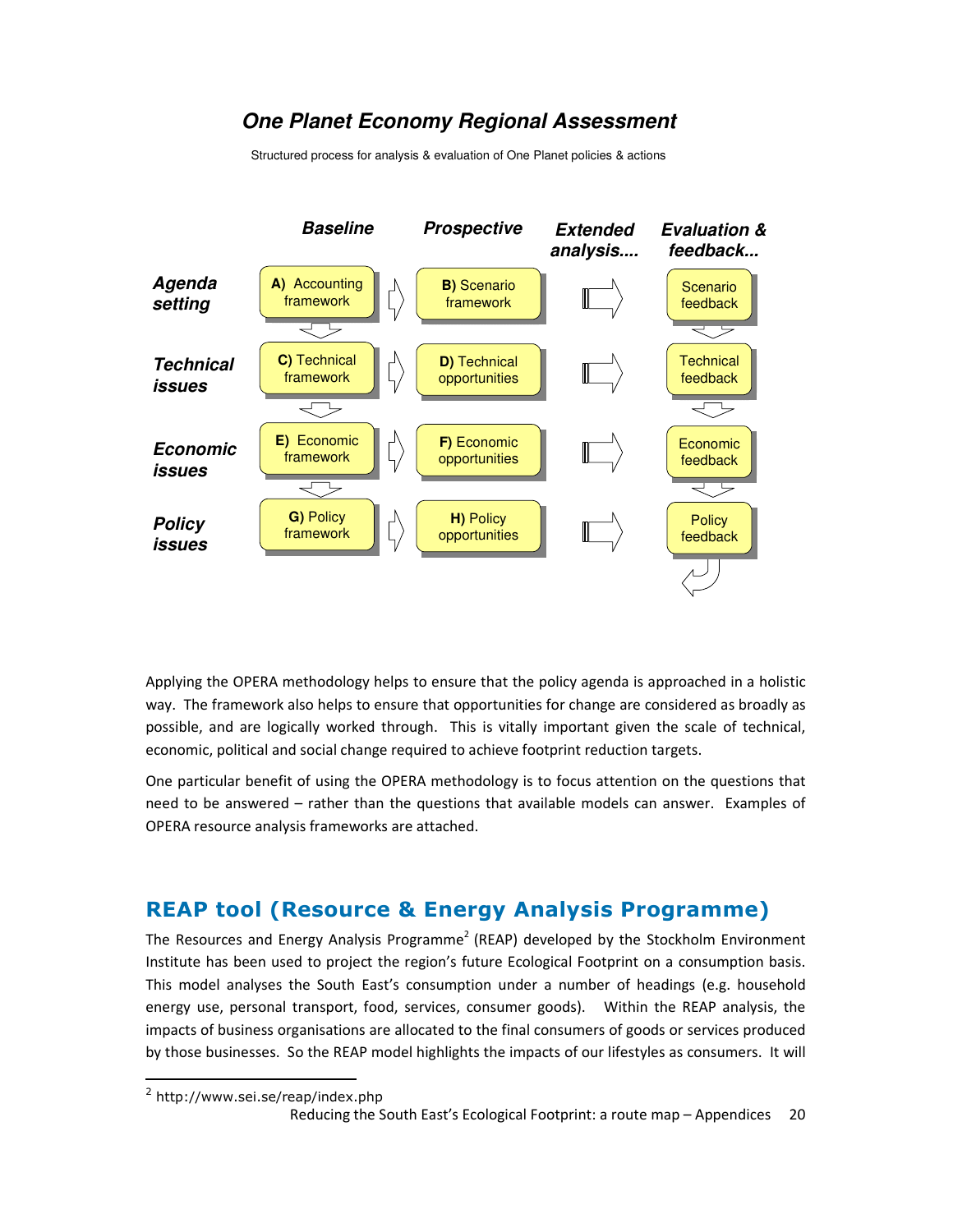soon be possible to use REAP to analyse carbon emissions – as well as Ecological Footprints - on a 'consumption basis'<sup>3</sup> but this capability was not available at the time of this study.

The Resources and Energy Analysis Programme (REAP) provides scenario and modelling and policy assessment on the issue of Sustainable Consumption and Production. REAP uses sophisticated modelling approaches to understand the material flows, carbon dioxide emissions and Ecological Footprint of the UK, regions and local authorities.

The REAP methodology allocates Ecological Footprints, and Greenhouse Gas Emissions to industrial activities, final demand and household consumption using an input-output analysis. The result is a comprehensive model that can establish the environmental impacts of socio-economic groups, highlighting areas of high impact. REAP can help policy makers to answer 'what if' questions about the effects of policy on the environment, and can help to formulate strategies for local, regional and national government. The model is technically robust and can be used to forecast trends.

The REAP methodology combines existing footprinting accounts with national economic and environmental accounting and allocates direct and indirect environmental impacts to household consumption activities. A well-established approach to construct comprehensive and consistent environmental accounts is the use of input-output analysis (Leontief, 1970; Miller and Blair, 1985). Standardised economic accounting frameworks establish the link between intermediate and final consumption and – when combined with environmental data – the environmental impacts of the intermediate use of commodities can be attributed to elements of final demand.

In the framework of national accounts the final consumption of products is illustrated in the final demand section of the input-output tables. In the UK, a 123 sector breakdown of final demand expenditure is available annually. More importantly, the expenditure of private households is disaggregated by functional headings using the COICOP classification (Classification of Individual Consumption According to Purpose) (ONS, 2003). This allows a detailed allocation of environmental impacts to a number of household consumption activities and provides information directly relevant to sustainable consumption policies. The categories used in this study are listed in Appendix 5.

### REEIO tool (Regional Economy-Environment Input-Output) model

The Regional Economy and Environment Input Output<sup>4</sup> (REEIO) model developed by Cambridge Econometrics has been used to make projections of the region's Carbon Footprint on a territorial basis. This model analyses production by industries in the South East across a number of sectors (e.g. energy supply, transport, waste management, water supply, manufacturing, services). As well as calculating carbon dioxide emissions, the REEIO model predicts other environmental pressures including waste arisings and water use. So the REEIO model highlights the impacts of the business sector.

1

 $3$  See Glossary in Appendix 1 for explanation of technical terms.

<sup>4</sup> http://www.cambridgeeconometrics.com/suite\_economic\_models/reeio.htm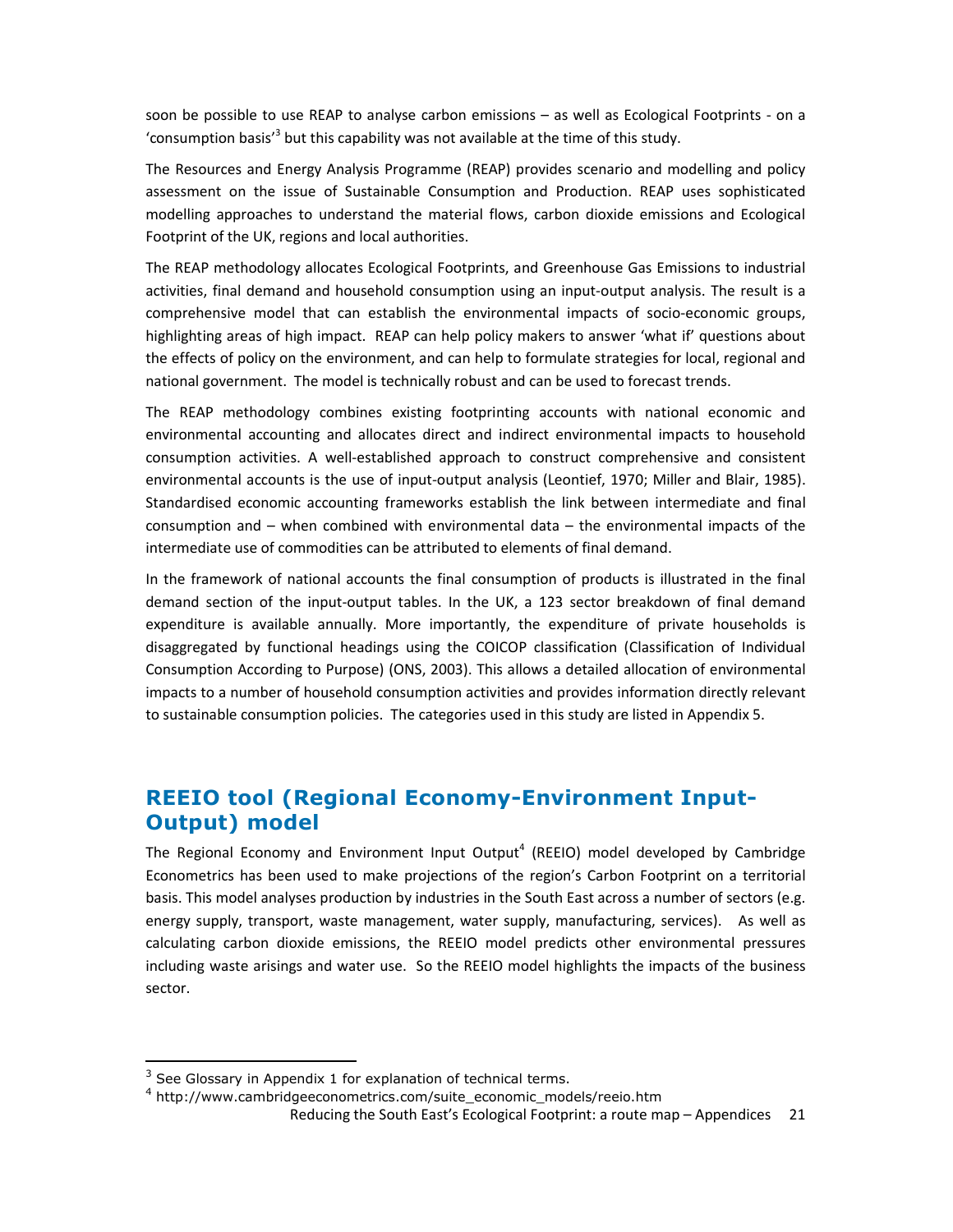REEIO is a unique decision toolkit designed to assist policy makers analyse regional policies and programmes with regard to the economy and environment. It provides a firm basis for sustainability appraisal, strategic environmental assessment and benchmarks for the resource productivity of businesses and sectors. REEIO was originally developed by Cambridge Econometrics as part of the Reward project, a partnership led by the Environment Agency (EA) with the participation of Regional Development Agencies and the National Assembly for Wales. More recently REEIO has since been supported by SCPnet (see http://www.wwflearning.org.uk/scpnet/ for more information).

The links between the economy and the environment are vast and complex. REEIO focuses on one particular set of links, namely those between the economy and source and sink functions of the environment. Furthermore REEIO is focused in which of these links it encompasses, modelling the links between a region's economy and the key environmental pressures of waste, energy, emissions to air and water demand.

The model provides annual comprehensive projections to 2020 for a wide range of indicators including:

- GVA, personal incomes, consumer spending and investment
- output and employment by industry
- employment by occupations
- waste arising by waste streams and industry
- waste entering different management routes
- energy demand by fuel and fuel user (including transport)
- key emissions to air (e.g.  $CO<sub>2</sub>$ )
- water demand by water households and industries

 Further information on REEIO, illustrations of how it has been used in the regions and guidance on its application can be found on the SCPnet website.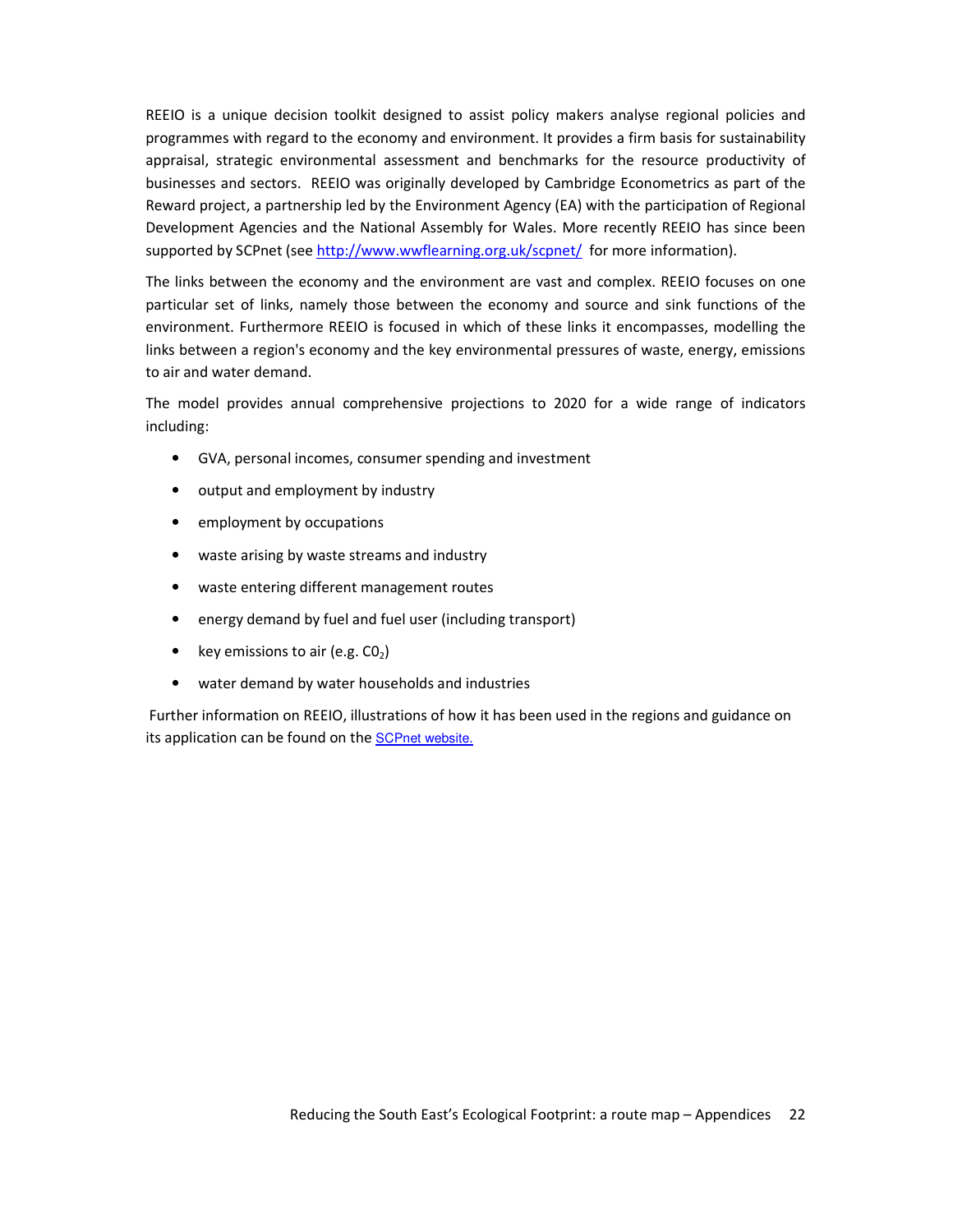# Attachment: Examples of OPERA Templates:

The attached OPERA templates set out an analysis of the Reference and Transformation scenarios, based on research by CURE for the One Planet Economy Network. The templates cover physical, economic and institutional aspects of the following sectors:

- Construction and built environment
- Energy supply
- Transport
- Foods
- Products (i.e. goods)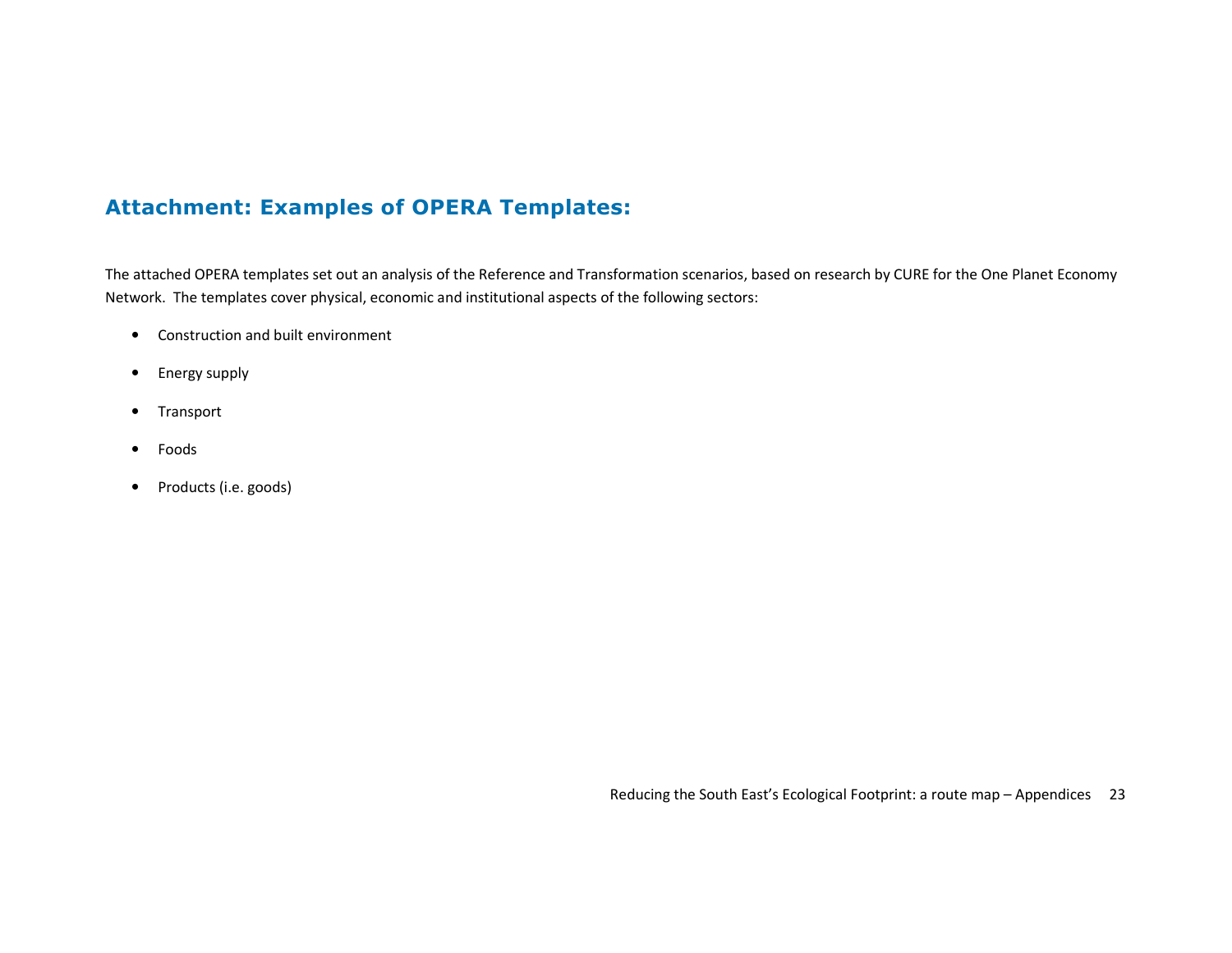|                                   | <b>Material sources</b>              | <b>Manufact uring</b>                | <b>Logistics</b>                          | <b>Services</b>                                     | <b>Demand side 1</b>                               | <b>Demand side 2</b>                            | <b>Products in use</b>                                | <b>Externalities</b>                               |
|-----------------------------------|--------------------------------------|--------------------------------------|-------------------------------------------|-----------------------------------------------------|----------------------------------------------------|-------------------------------------------------|-------------------------------------------------------|----------------------------------------------------|
| <b>PHYSICAL</b>                   | Import %, source,<br>extraction mode | <b>Energy in</b><br>production       | <b>Transport distance</b><br>& mode       | Tertiary activity &<br>value added                  | Intensity &<br>utilization factors                 | Consumption /<br>mode choice                    | <b>Product life:</b><br>energy efficiency             | Waste, recycling<br>%: waste mgmt:<br>emissions    |
| Reference<br>scenario             | Higher energy &<br>import %          | Rising energy in<br>production       |                                           |                                                     | Lower floorspace &<br>land utilization             | Stock turnover for<br>short term gain           | Shorter building life<br>& lower efficiency           | Higher building<br>waste & emissions               |
| <b>Transformation</b><br>scenario | Import reduction                     | lower energy<br>materials            | Low impact<br>transport modes             | Design for low<br>impact                            | Higher floorspace &<br>land utilization            | Stock turnover for<br>optimum benefit           | ligher building life &<br>energy efficiency           | Lower building<br>waste & emissions                |
| <b>General policy</b><br>options  | Resource protection                  | New processes:<br>new products       | Integrated supply<br>chain mgmt           | <b>ICT</b> materials<br>markets                     | Utilization incentives                             | Integrated spatial<br>planning                  | Regulation /<br>accreditation                         |                                                    |
| <b>ECONOMIC</b>                   | Commodity prices:<br>market effects  | Fuel costs: factor<br>& finance cost | Int. transport fuel /<br>transaction cost | labour costs:<br>investment costs                   | Consumer exp /<br>saving: social<br>discount       | <b>Market behaviour:</b><br>stock turnover      | <b>Product life:</b><br>energy prices in<br>operation | External costs /<br>impact charges                 |
| Reference<br>scenario             | Lower material<br>prices             | Fuel / material costs<br>level       | Fuel costs level                          |                                                     | High time<br>preference & short<br>term investment |                                                 |                                                       |                                                    |
| <b>Transformation</b><br>scenario | Higher material<br>prices            | Fuel / material costs<br>rise        | Fuel costs rise                           | Investment & share<br>value linked to CSR           | Low time preference<br>& long term<br>investment   | Lower quantity,<br>higher quality<br>purchasing | ligher building life &<br>energy efficiency           | <b>Total costs</b><br>internalized &<br>marketized |
| <b>Policy options</b>             | Commodity levies                     | public procurement                   | International fuel                        | ESCO <sub>s</sub> & other<br>financial vehicles for | Public procurement                                 | Eco-labels & other                              | Incentives for<br>demand side                         | Domestic tradable                                  |

# Construction & built environment: resource analysis template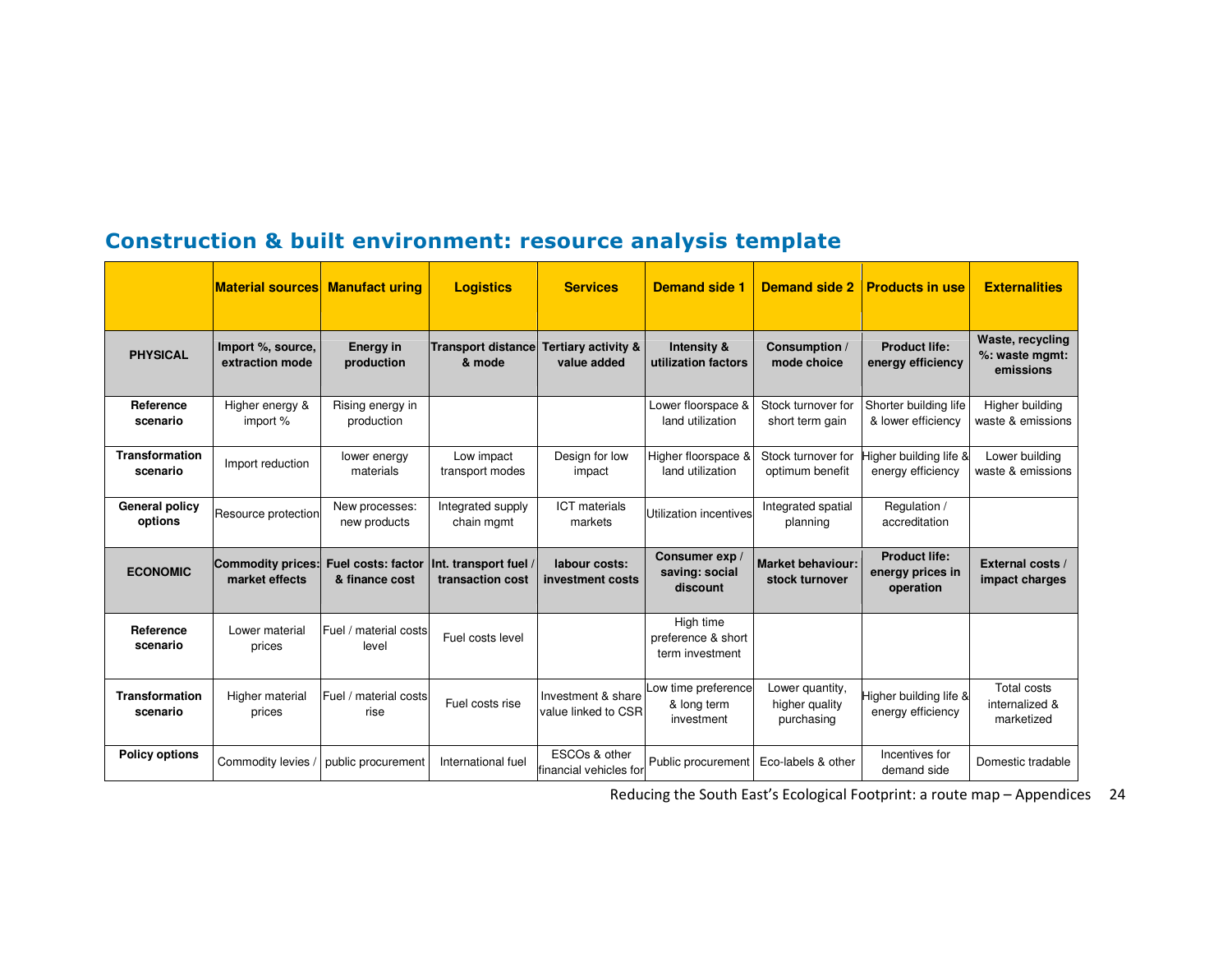|                          | <b>Material sources Manufact uring</b> |                                               | <b>Logistics</b>                         | <b>Services</b> | <b>Demand side 1</b>                    | <b>Demand side 2</b>                         | <b>Products in use</b>                    | <b>Externalities</b>   |
|--------------------------|----------------------------------------|-----------------------------------------------|------------------------------------------|-----------------|-----------------------------------------|----------------------------------------------|-------------------------------------------|------------------------|
|                          | tariffs                                | for clean technology                          | levy                                     | env.mgmt        | for market transform incentives for ZED |                                              | management                                | quotas???              |
| <b>INSTITUTIONAL</b>     | <b>Sustainable</b><br>sourcing         | sustainable<br>production                     | Low-impact<br>logistics                  | social economy  | Service economy / Utilization choices   | <b>Behavioural</b><br>choices                | Operational<br>choices                    | <b>Waste practices</b> |
| General policy<br>themes | Sustainable mining<br>& forestry       | Producer<br>responsibility: env<br>management | integrated logistics<br>chain management | <b>CSR</b>      | Sustainable urban<br>development        | Social economy &<br>community<br>initiatives | <b>Education for low</b><br>impact living |                        |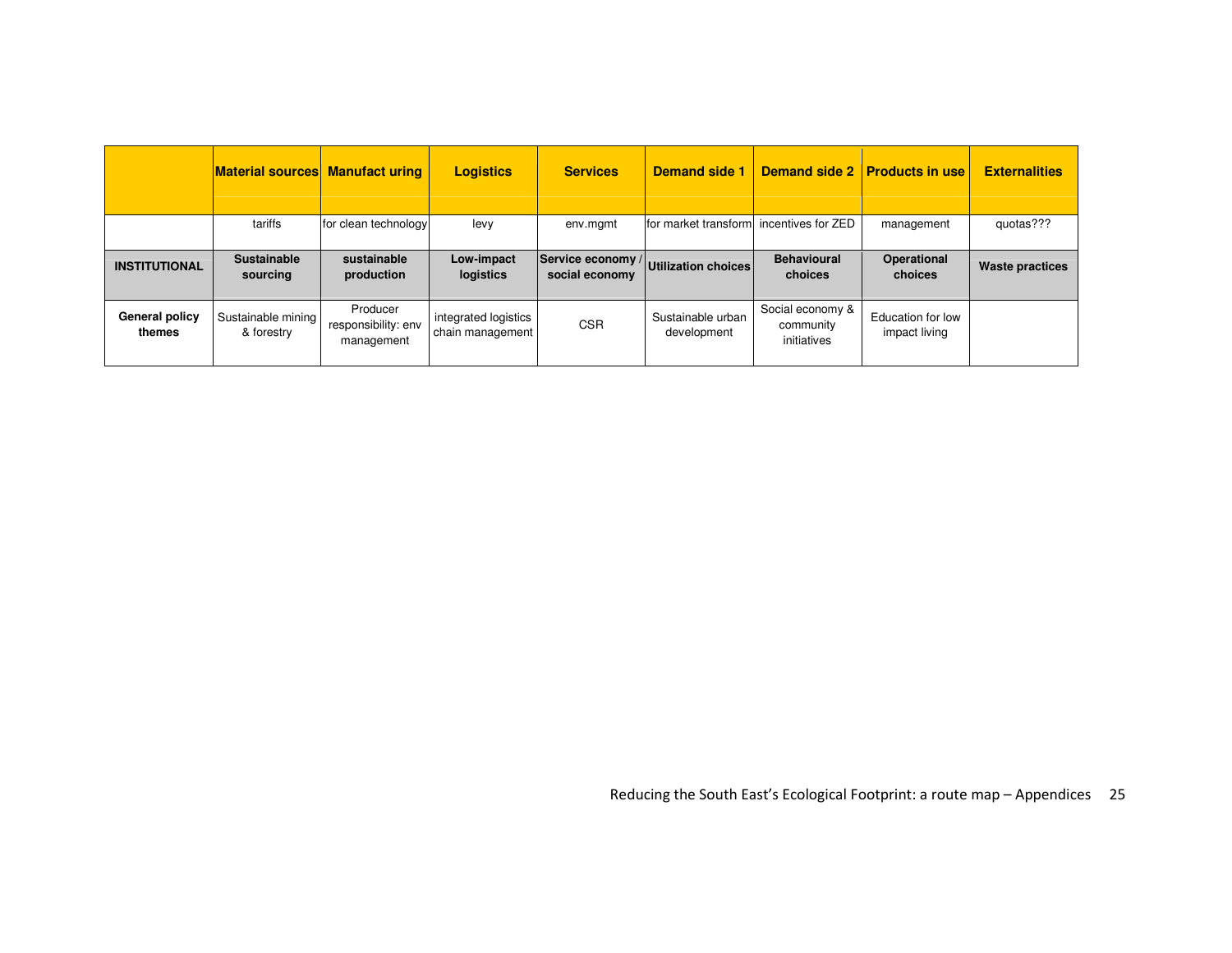# Energy supply – resource analysis template

| <b>ENERGY</b>                     |                                            |                                                  |                                                                                   |                                                     |                                              |                                                |                                                    |                                                 |
|-----------------------------------|--------------------------------------------|--------------------------------------------------|-----------------------------------------------------------------------------------|-----------------------------------------------------|----------------------------------------------|------------------------------------------------|----------------------------------------------------|-------------------------------------------------|
|                                   | <b>Material sources</b>                    | <b>Logistics</b>                                 | <b>Manufact uring</b>                                                             | <b>Services</b>                                     | <b>Demand side 1</b>                         | <b>Demand side 2</b>                           | <b>Products in use</b>                             | <b>Externalities</b>                            |
| <b>ECONOMIC</b>                   | <b>Commodity prices:</b><br>market effects | Int. transport fuel<br>transaction cost          | Fuel costs: factor &<br>finance cost                                              | labour costs:<br>investment costs                   | Consumer exp /<br>saving: social<br>discount | <b>Market behaviour:</b><br>stock turnover     | <b>Product life: energy</b><br>prices in operation | External costs /<br>impact charges              |
| Reference<br>scenario             | Energy prices stay<br>low                  |                                                  | Energy prices stay<br>low                                                         |                                                     | UK final energy<br>demand 1% growth          |                                                |                                                    | UK costs internalized<br>/ other externalized   |
| Transformation<br>scenario        | Renewables costs<br>reduce                 | nternational transport<br>costs rise             | Energy prices rise                                                                | Investment & share<br>value linked to energy<br>eff | UK final energy<br>demand --1%<br>reduction  | Investment based on<br>triple accounting       | Incentives for ultra-<br>efficient products        | Total costs<br>internalized                     |
| <b>Policy options</b>             | Renewable<br>development<br>incentives     |                                                  | Carbon levy: public<br>International fuel tax procurement for clean<br>technology | Tax incentives for<br>partnership<br>investment     | Public procurement<br>for energy transform   | Cross-subsidy for<br>demand side<br>management | Eco-labels linked to<br>tax incentives             | Emission trading<br>scheme enlarged             |
| <b>PHYSICAL</b>                   | Import %, source,<br>extraction mode       | <b>Transport distance</b><br>& mode              | <b>Energy in</b><br>production                                                    | <b>Tertiary activity &amp;</b><br>value added       | Intensity &<br>utilization factors           | Consumption /<br>mode choice                   | <b>Product life: energy</b><br>efficiency          | Waste, recycling %:<br>waste mgmt:<br>emissions |
| Reference<br>scenario             | Coal & tar: nuclear:<br>some renewable     | Import % rising from<br>Africa, Asia             |                                                                                   |                                                     | UK final energy<br>demand 1% growth          |                                                |                                                    | UK CO2 emissions -<br>level                     |
| <b>Transformation</b><br>scenario | Shift to renewables                        | Embedded & local<br>renewables where<br>possible | New power<br>generation<br>technology                                             | Energy services                                     | UK final energy<br>demand --1%<br>reduction  | Direct heat & cooling                          | Design for ultra-low<br>energy                     | UK CO2 emissions -<br>3% reduction              |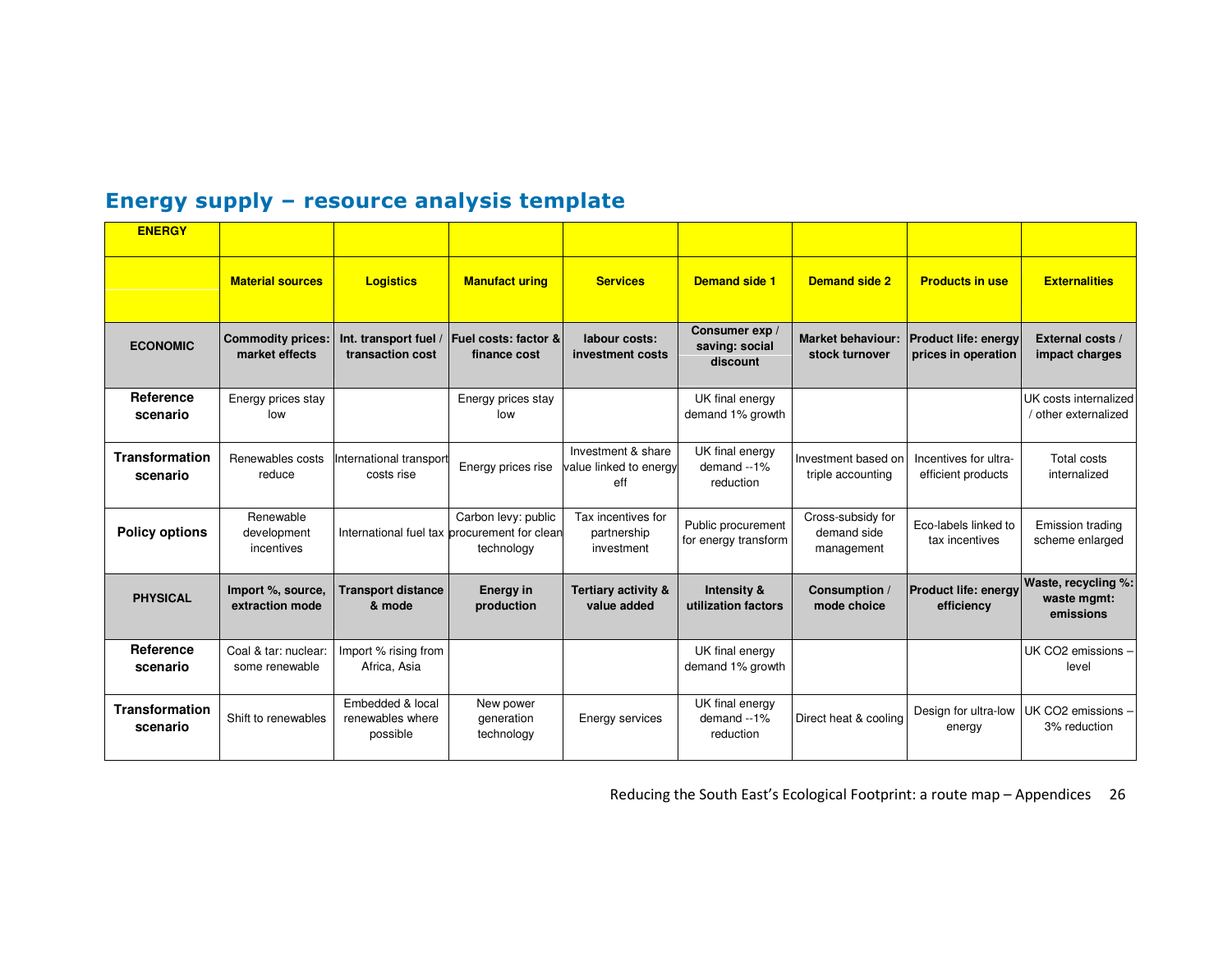| <b>ENERGY</b>         |                                                   |                                 |                                               |                                     |                                         |                                           |                                         |                      |
|-----------------------|---------------------------------------------------|---------------------------------|-----------------------------------------------|-------------------------------------|-----------------------------------------|-------------------------------------------|-----------------------------------------|----------------------|
|                       | <b>Material sources</b>                           | <b>Logistics</b>                | <b>Manufact uring</b>                         | <b>Services</b>                     | <b>Demand side 1</b>                    | <b>Demand side 2</b>                      | <b>Products in use</b>                  | <b>Externalities</b> |
| <b>Policy options</b> | Resource protection                               | Integrated supply<br>chain mgmt | New processes: new<br>products                | ESCOs & similar                     | Diversified energy<br>grid              | Infrastructure for heat<br>distribution   | Stock replacement<br>programme          |                      |
| <b>INSTITUTIONAL</b>  |                                                   |                                 |                                               | Service economy /<br>social economy | Utilization choices                     | Behavioural choices   Operational choices |                                         | Waste practices      |
| <b>Policy options</b> | International<br>development &<br>ethical trading | <b>CSR</b>                      | Producer<br>responsibility: env<br>management | <b>CSR</b>                          | Regional Partnership<br>energy agencies | Social economy &<br>civic society         | Education for ZED<br>design & operation |                      |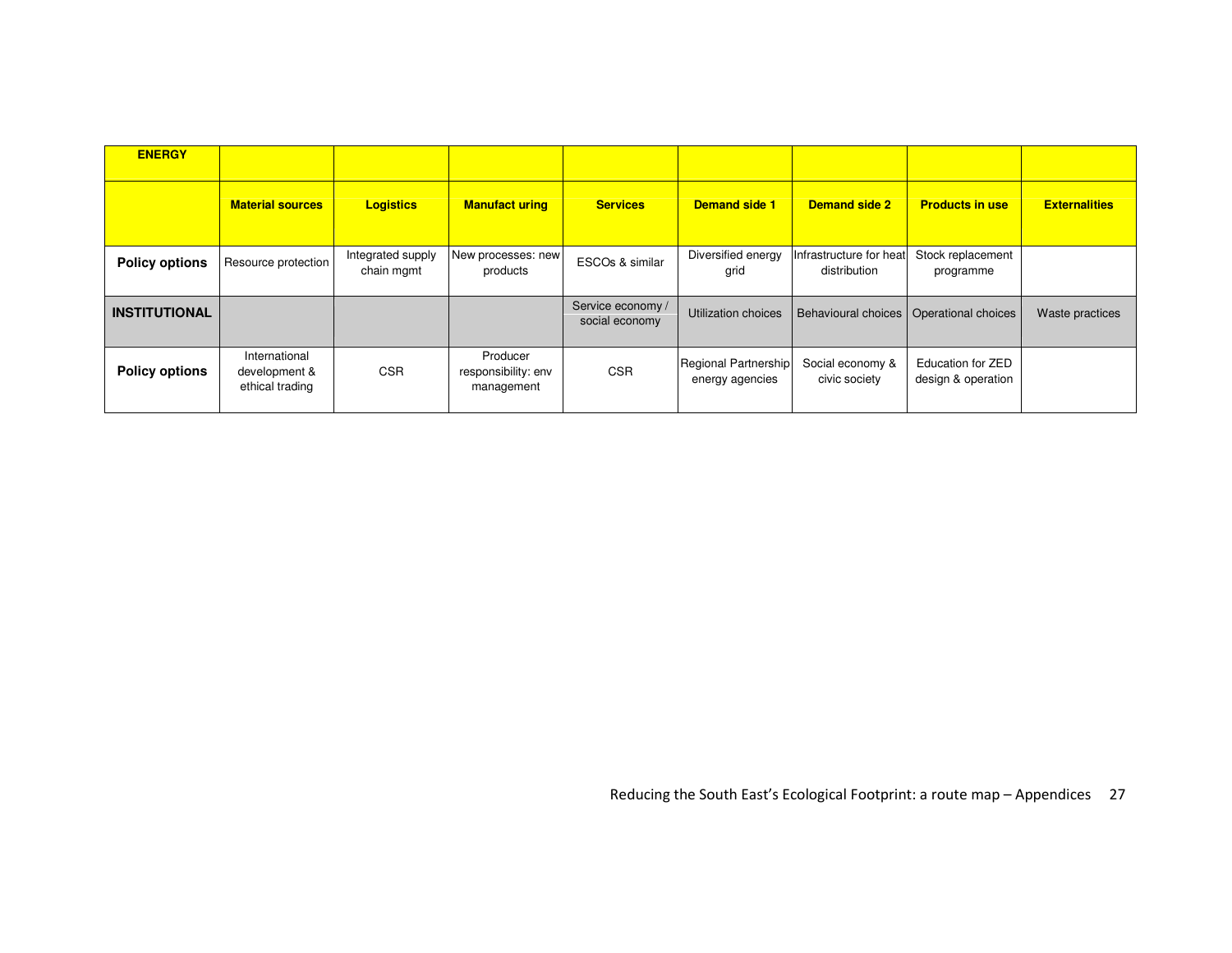| <b>SECTORS:</b><br><b>PASSENGER/</b><br><b>FREIGHT / AIR</b> | <b>Material sources</b>                    | <b>Manufact uring</b>                                 | <b>Logistics</b>                                   | <b>Services</b>                                             | Demand side 1                                           | Demand side 2                                                        | <b>Products in use</b>                                   | <b>Externalities</b>                                 |
|--------------------------------------------------------------|--------------------------------------------|-------------------------------------------------------|----------------------------------------------------|-------------------------------------------------------------|---------------------------------------------------------|----------------------------------------------------------------------|----------------------------------------------------------|------------------------------------------------------|
| <b>ECONOMIC</b>                                              | <b>Commodity prices:</b><br>market effects | Fuel costs: factor &<br>finance cost                  | Int. transport fuel /<br>transaction cost          | labour costs:<br>investment costs                           | Consumer exp /<br>saving: social<br>discount rate       | <b>Market behaviour:</b><br>stock turnover                           | <b>Product life: energy</b><br>prices in operation       | External costs /<br>impact charges                   |
| Reference<br>scenario                                        | Existing<br>trends                         |                                                       |                                                    |                                                             |                                                         |                                                                      |                                                          |                                                      |
| <b>Transformation</b><br>scenario                            | Fuel / material costs<br>rise              | Fuel / material costs<br>rise                         | Aviation emissions<br>trading market               | <b>Travel costs</b><br>internalized to<br>consumer services | Incentives for<br>utilization, life cycle<br>management | <b>External cost</b><br>recovery &<br>reinvestment                   | Increased product life<br>& re-use: higher<br>efficiency | Total external costs<br>internalized &<br>marketized |
| <b>Policy options</b>                                        |                                            | public procurement<br>for clean vehicles              | Multi-lateral aviation<br>emissions cap &<br>trade | Tax incentives for<br>green travel schemes                  | Public procurement<br>for market transform              | Road pricing:<br>differential license<br>fees: vehicle carbon<br>tax | Fuel tax: mileage<br>charge:                             | Tradeable quotas:                                    |
| <b>PHYSICAL</b>                                              | Import %, source,<br>extraction mode       | <b>Energy in</b><br>production                        | <b>Transport distance</b><br>& mode                | <b>Tertiary activity &amp;</b><br>value added               | Intensity &<br>utilization factors                      | Consumption /<br>mode choice                                         | <b>Product life: energy</b><br>efficiency                | Waste, emissions                                     |
| Reference<br>scenario                                        | Existing<br>trends                         | $\alpha$                                              |                                                    |                                                             |                                                         |                                                                      |                                                          |                                                      |
| <b>Transformation</b><br>scenario                            |                                            | Lean engineering &<br>design for recycling            | Aviation substitution<br>strategy                  | services & employ<br>ment in green travel<br>schemes        | lower intensity, higher<br>utilization,                 | mode switch:<br>accessibility planning                               | ultra efficient vehicles                                 | Emissions controls:<br>fuel quality                  |
| <b>Policy options</b>                                        |                                            | Integrated supply<br>chain & life cycle<br>management |                                                    | ICT based markets<br>exchanges                              | Utilization incentives:<br>demand side<br>management    | Integrated transport<br>planning                                     | Regulation / labelling                                   | Regulation / market<br>transformation                |

# Transport - Resource analysis template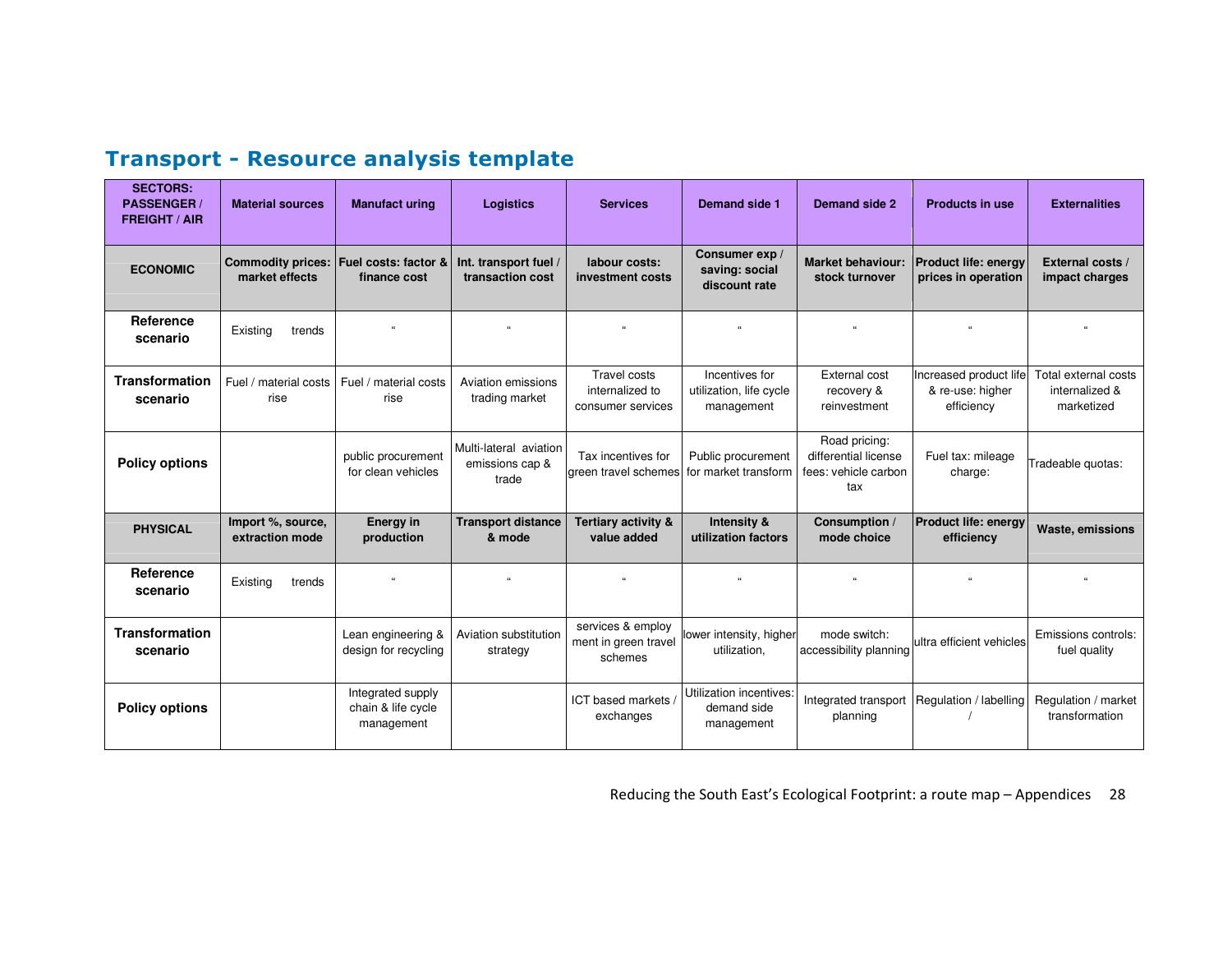| <b>SECTORS:</b><br><b>PASSENGER/</b><br><b>FREIGHT / AIR</b> | <b>Material sources</b> | <b>Manufact uring</b> | <b>Logistics</b> | <b>Services</b>                          | Demand side 1                            | Demand side 2                                       | <b>Products in use</b>                    | <b>Externalities</b> |
|--------------------------------------------------------------|-------------------------|-----------------------|------------------|------------------------------------------|------------------------------------------|-----------------------------------------------------|-------------------------------------------|----------------------|
| <b>INSTITUTIONAL</b>                                         |                         |                       |                  | Service economy /<br>social economy      | Utilization choices                      |                                                     | Behavioural choices   Operational choices | Waste practices      |
| <b>General policy</b><br>options                             |                         |                       |                  | Integrated transport<br>services company | Social economy for<br>car & lift sharing | New travel networks<br>for eco-leisure &<br>tourism |                                           |                      |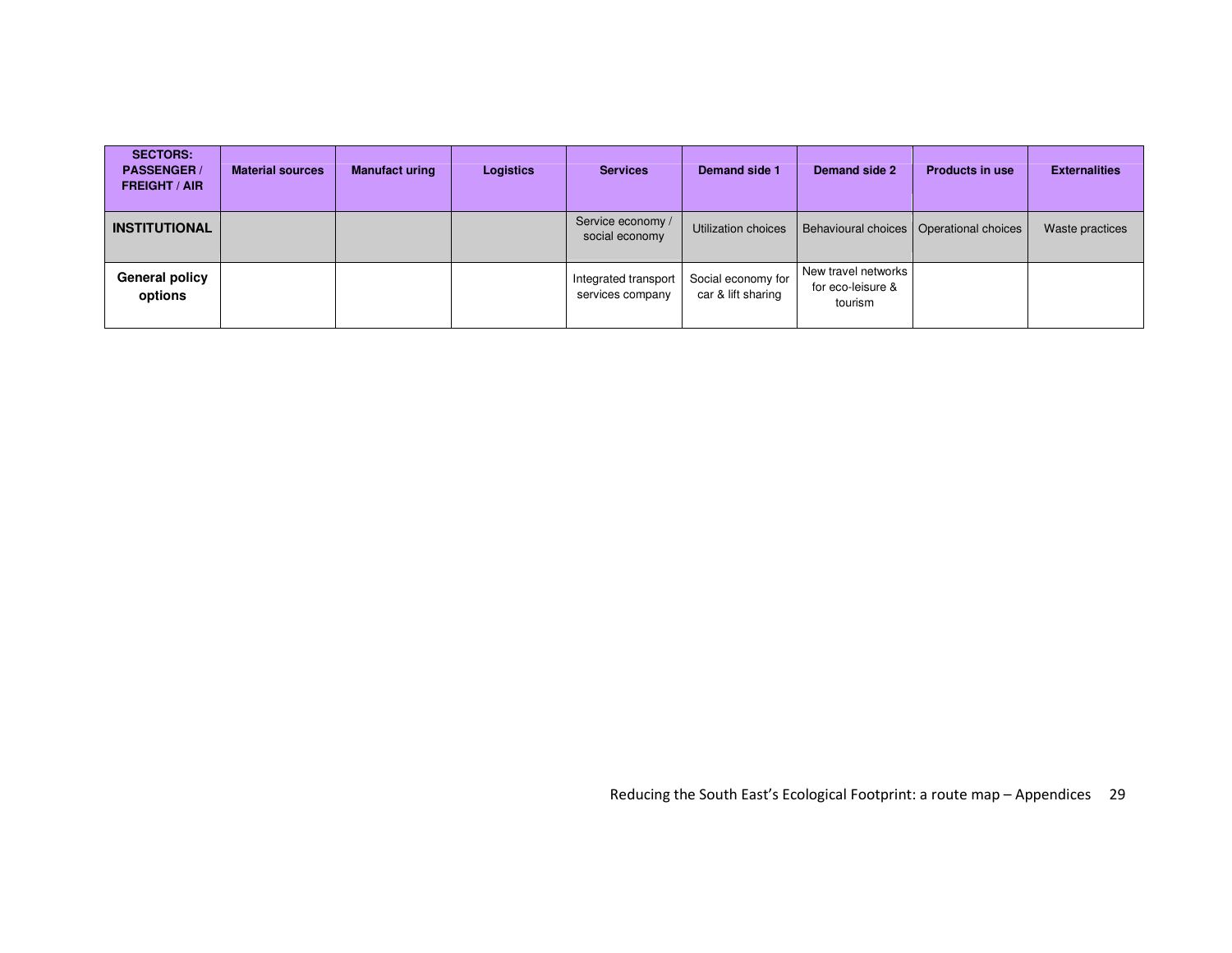| Food - resource analysis template |  |  |  |  |
|-----------------------------------|--|--|--|--|
|-----------------------------------|--|--|--|--|

| <b>FOOD</b>                       |                                            |                                                     |                                                            |                                           |                                                   |                                                    |                                                    |                                              |
|-----------------------------------|--------------------------------------------|-----------------------------------------------------|------------------------------------------------------------|-------------------------------------------|---------------------------------------------------|----------------------------------------------------|----------------------------------------------------|----------------------------------------------|
|                                   | <b>Material sources</b>                    | <b>Manufact uring</b>                               | <b>Logistics</b>                                           | <b>Services</b>                           | <b>Demand side 1</b>                              | <b>Demand side 2</b>                               | <b>Products in use</b>                             | <b>Externalities</b>                         |
| <b>ECONOMIC</b>                   | <b>Commodity prices:</b><br>market effects | Fuel costs: factor &<br>finance cost                | Int. transport fuel /<br>transaction cost                  | labour costs:<br>investment costs         | Consumer exp /<br>saving: social<br>discount rate | <b>Market behaviour:</b><br>stock turnover         | <b>Product life: energy</b><br>prices in operation | External costs /<br>impact charges           |
| Reference<br>scenario             |                                            |                                                     |                                                            | Catering & value<br>added growth          |                                                   | Processed food<br>consumption rises                |                                                    | UK impacts level:<br>global impacts rise     |
| Transformation<br>scenario        | Commodity prices<br>rise                   | Fuel / material costs<br>rise                       | Fuel costs rise                                            | Investment & share<br>value linked to CSR | Low time preference<br>& long term<br>investment  | Lower quantity,<br>higher quality<br>purchases     |                                                    | Subsidy on low<br>impact farming             |
| <b>Policy options</b>             | Commodity levies /<br>tariffs              | Carbon tax: public<br>procurement for clean<br>tech | Comm / indust energy<br>tax: Multi-lateral<br>aviation tax | Incentives for CSR                        | Public procurement<br>for sustainable food        | Incentives for low<br>impact diets                 |                                                    | eco-services trading:<br>food waste recovery |
| <b>PHYSICAL</b>                   | Import %, source,<br>extraction mode       | <b>Energy in</b><br>production                      | <b>Transport distance</b><br>& mode                        | Tertiary activity &<br>value added        | Intensity &<br>utilization factors                | Consumption /<br>mode choice                       | Product life: energy<br>efficiency                 | Waste, emissions                             |
| Reference<br>scenario             | Import % growth:<br>intensive farming      | Rising energy int.                                  | Air freight growth                                         | Increased catering =<br>higher waste %    | Globalizing of food<br>markets                    | More processed food                                |                                                    | disposal without<br>recovery                 |
| <b>Transformation</b><br>scenario | Import reduction:                          | Organic foods = lower<br>energy int.                | Air freight reduction:<br>local food                       | Quality & low impact<br>catering          | Local & niche food<br>markets                     | Vegetarian diet =<br>lower energy in<br>production |                                                    | Less waste $=$<br>increased utilization      |
| <b>Policy options</b>             | Sustainable farming                        | Cleaner production                                  | Integrated supply                                          | Incentives for low                        | Local food policy                                 | Social marketing                                   |                                                    | Integrated agri-                             |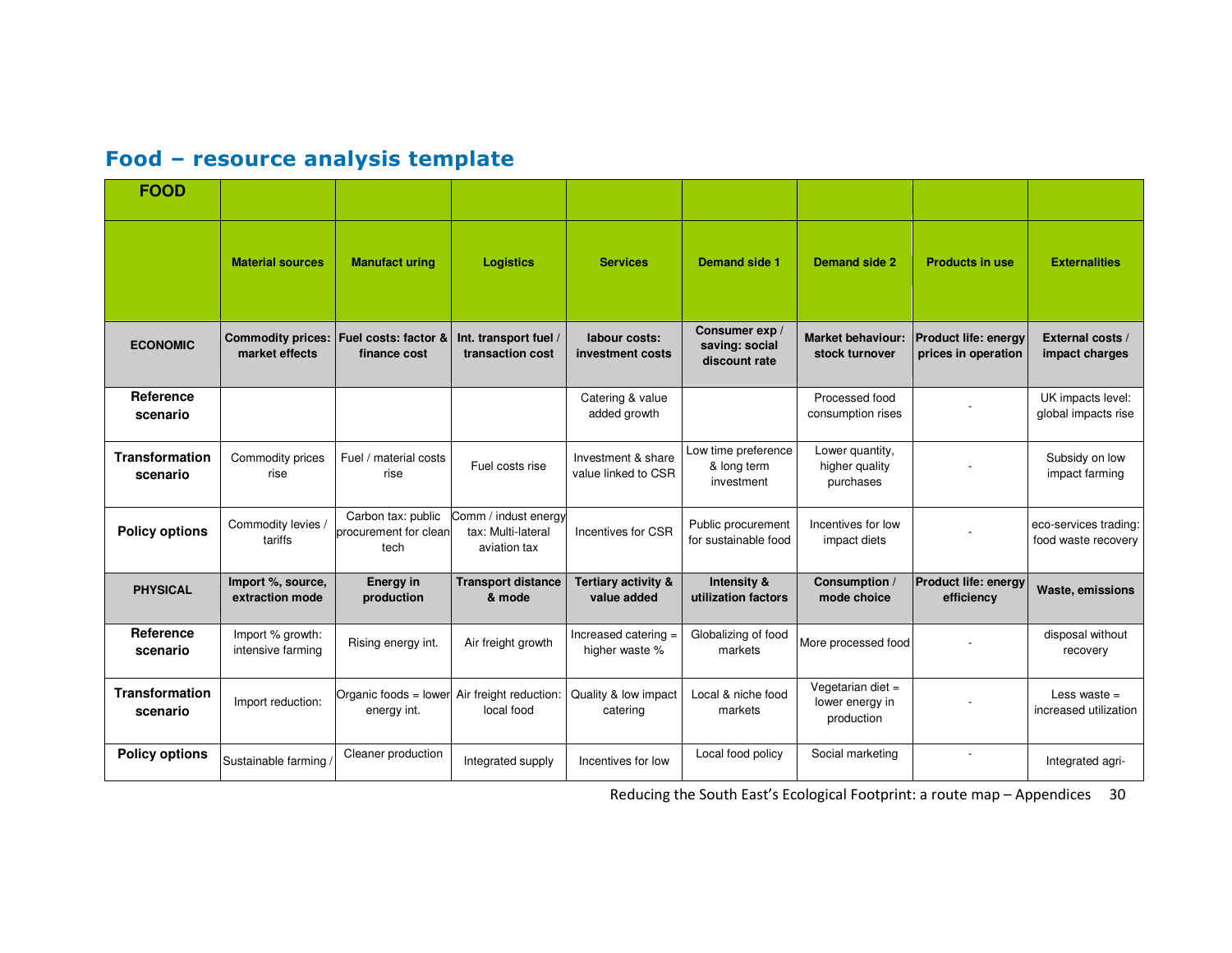| <b>FOOD</b>           |                                                  |                                               |                  |                             |                                   |                                   |                                           |                                |
|-----------------------|--------------------------------------------------|-----------------------------------------------|------------------|-----------------------------|-----------------------------------|-----------------------------------|-------------------------------------------|--------------------------------|
|                       | <b>Material sources</b>                          | <b>Manufact uring</b>                         | <b>Logistics</b> | <b>Services</b>             | Demand side 1                     | Demand side 2                     | <b>Products in use</b>                    | <b>Externalities</b>           |
|                       | forestry                                         |                                               | chain mgmt       | impact catering             |                                   |                                   |                                           | environ policy                 |
| <b>INSTITUTIONAL</b>  |                                                  |                                               |                  | Service / social<br>economy | Utilization choices               |                                   | Behavioural choices   Operational choices | Waste practices                |
| <b>Policy options</b> | International<br>development: ethical<br>trading | Producer<br>responsibility: env<br>management | <b>CSR</b>       | <b>CSR</b>                  | Social economy &<br>civic society | Social economy &<br>civic society |                                           | Education on waste<br>recovery |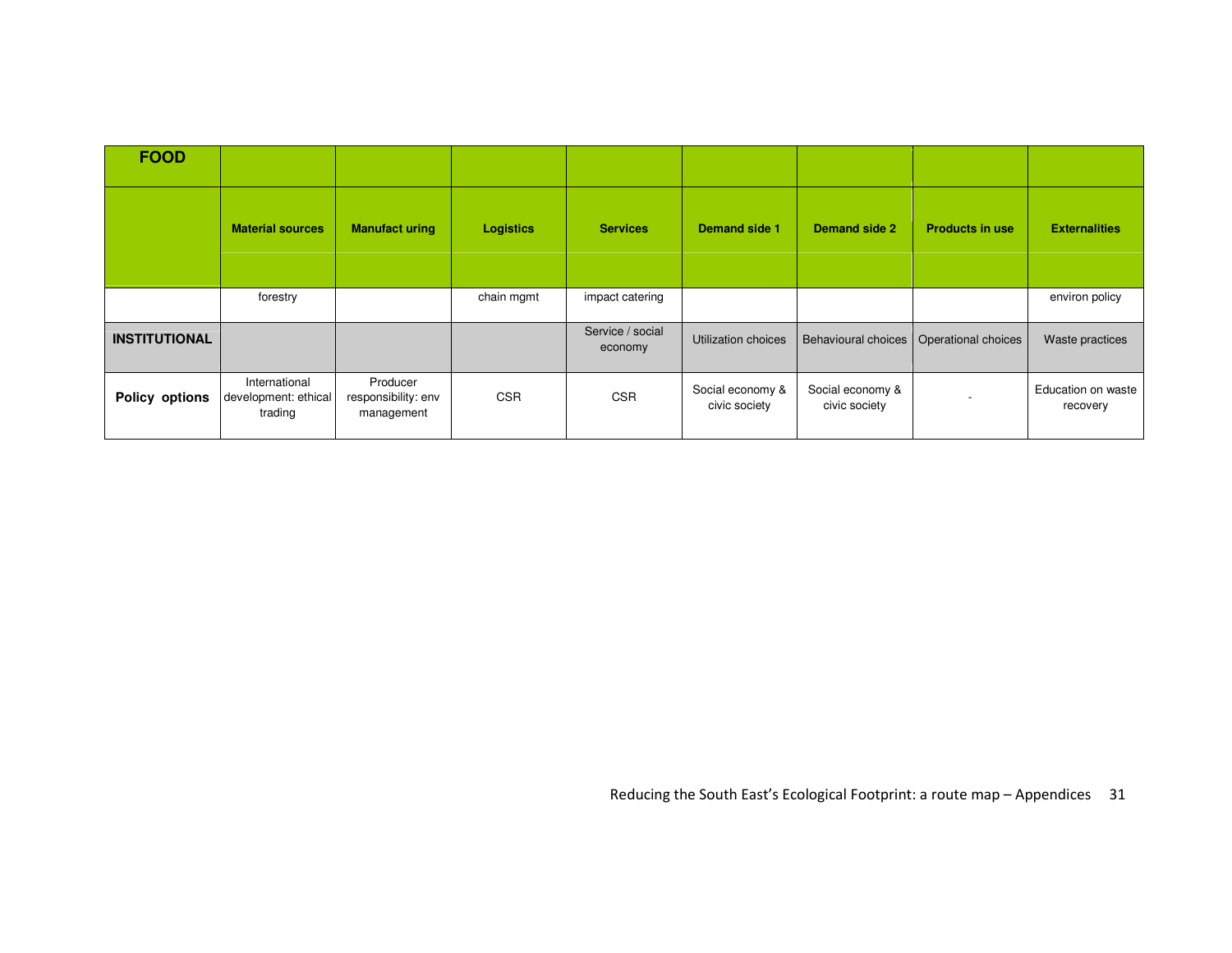# Products – resource analysis template

| <b>PRODUCTS</b>                   |                                            |                                                           |                                                      |                                           |                                                    |                                                     |                                                             |                                                |
|-----------------------------------|--------------------------------------------|-----------------------------------------------------------|------------------------------------------------------|-------------------------------------------|----------------------------------------------------|-----------------------------------------------------|-------------------------------------------------------------|------------------------------------------------|
|                                   | <b>Material sources</b>                    | <b>Manufact uring</b>                                     | <b>Logistics</b>                                     | <b>Services</b>                           | <b>Demand side 1</b>                               | Demand side 2                                       | <b>Products in use</b>                                      | <b>Externalities</b>                           |
| <b>ECONOMIC</b>                   | <b>Commodity prices:</b><br>market effects | Fuel costs: factor &<br>finance cost                      | Int. Transport fuel /<br>transaction cost            | labour costs:<br>investment costs         | Consumer exp /<br>saving: social<br>discount rate  | <b>Market behaviour:</b><br>stock turnover          | <b>Product life: energy</b><br>prices in operation          | External costs /<br>impact charges             |
| Reference<br>scenario             | Fuel / material costs<br>level             | Fuel / material costs<br>level                            | Fuel costs level                                     | Service sector growth                     | High time preference<br>& short term<br>investment | Efficiency gains<br>overtaken by<br>increased spend | <b>Fixed capital</b><br>increases                           | UK costs internalized.<br>others externalized  |
| <b>Transformation</b><br>scenario | Fuel / material costs<br>rise              | Fuel / material costs<br>rise                             | Fuel costs rise                                      | Investment & share<br>value linked to CSR | Low time preference<br>& long term<br>investment   | Lower quantity,<br>higher quality<br>purchases      | Increased product life<br>& re-use: higher<br>efficiency    | Total costs<br>internalized &<br>marketized    |
| <b>Policy options</b>             | Commodity levies /<br>tariffs              | Carbon tax: public<br>procurement for clean<br>technology | Multi-lateral aviation<br>tax / emissions<br>trading | Incentives for CSR &<br>environ.mgmt      | Public procurement<br>for market transform         | Incentives for<br>demand side<br>management         | Eco-labels &<br>incentives for product<br>life & efficiency | Emission & eco-<br>services trading<br>schemes |
| <b>PHYSICAL</b>                   | Import %, source,<br>extraction mode       | <b>Energy in</b><br>production                            | <b>Transport distance</b><br>& mode                  | Tertiary activity &<br>value added        | Intensity &<br>utilization factors                 | Consumption /<br>mode choice                        | <b>Product life: energy</b><br>efficiency                   | <b>Waste &amp; emissions</b>                   |
| Reference<br>scenario             | Import % growth:                           | Decoupling rate =<br>growth rate                          | Air freight growth                                   |                                           |                                                    |                                                     |                                                             | Increase waste<br>disposal                     |
| <b>Transformation</b><br>scenario | Import reduction                           | Increase in energy<br>efficiency & waste<br>minimization  | Low impact modes &<br>logistics management           | Increased service<br>economy              | Increase product<br>utilization                    | Switch to long life low<br>impact products          | Increased product life<br>& re-use: higher<br>efficiency    | Full cycle resource<br>management              |
| <b>Policy options</b>             | Resource protection                        | Low impact<br>technology                                  | Integrated supply<br>chain mgmt                      | ICT based markets<br>exchanges            | Utilization incentives                             | Integrated planning &<br>resource mgmt              | Regulation / guotas /<br>labelling                          | Regulation / legal<br>liability                |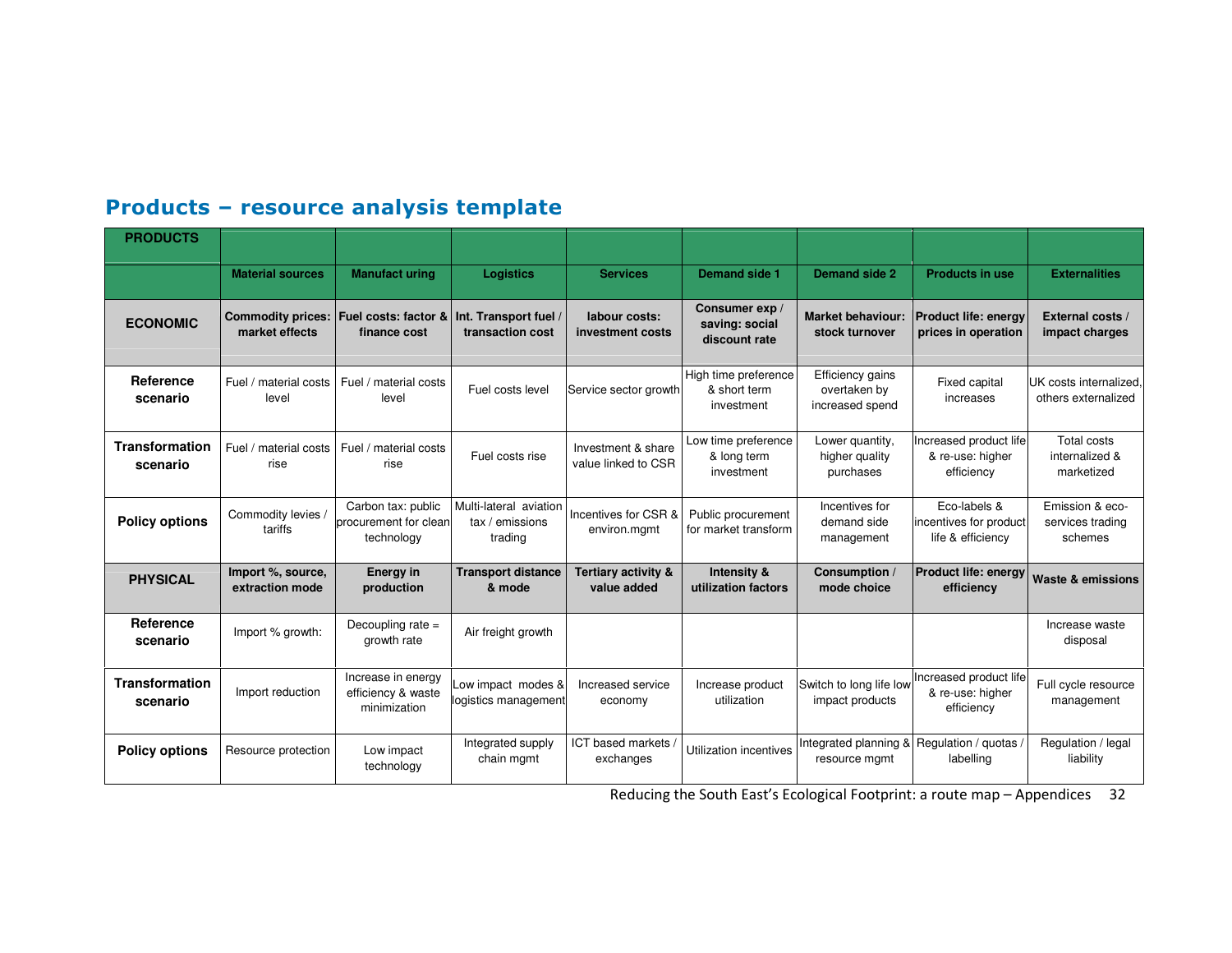| <b>PRODUCTS</b>       |                                                  |                                               |                  |                             |                    |                                                                     |                                                             |                        |
|-----------------------|--------------------------------------------------|-----------------------------------------------|------------------|-----------------------------|--------------------|---------------------------------------------------------------------|-------------------------------------------------------------|------------------------|
|                       | <b>Material sources</b>                          | <b>Manufact uring</b>                         | <b>Logistics</b> | <b>Services</b>             | Demand side 1      | Demand side 2                                                       | <b>Products in use</b>                                      | <b>Externalities</b>   |
|                       |                                                  | innovation                                    |                  |                             |                    |                                                                     |                                                             |                        |
| <b>INSTITUT IONAL</b> |                                                  |                                               |                  | Service / social<br>economy |                    |                                                                     | Utilization choices Behavioural choices Operational choices | <b>Waste practices</b> |
| <b>Policy options</b> | International<br>development: ethical<br>trading | Producer<br>responsibility: env<br>management | <b>CSR</b>       | <b>CSR</b>                  | Social economy for | Social economy for<br>product life & sharing product life & sharing |                                                             |                        |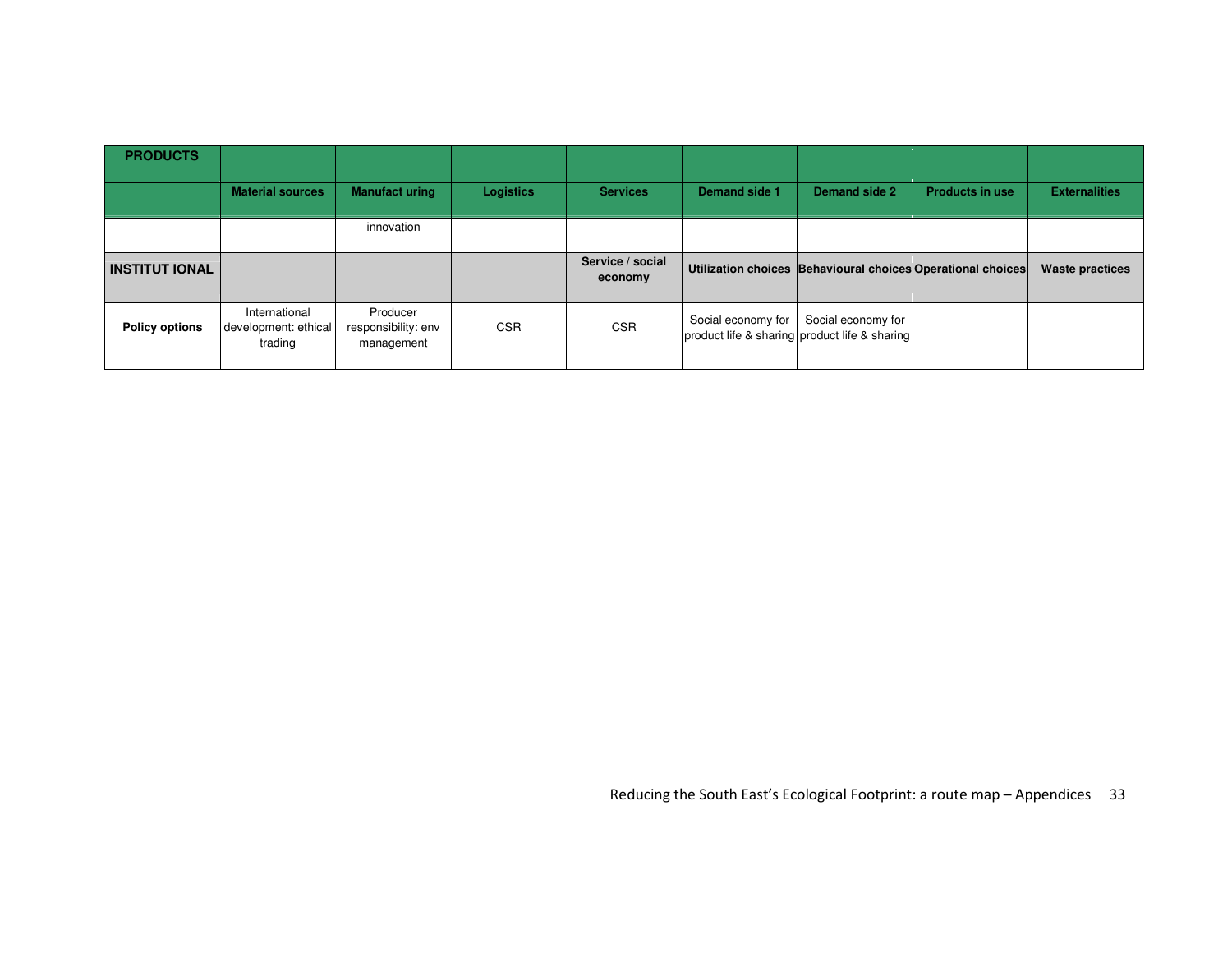# Appendix 5: Ecological Footprint – further detail

# **Breakdown of the Ecological Footprint for South East England by consumption activity (2003)**

Source: 2003 estimates produced in January 2008; Stockholm Environment Institute

Note: SEI often allocates selected capital investment activities to higher level consumption themes. Capital investment has been kept separate in this analysis. Brackets are used to illustrate how capital investment categories could be allocated to high level consumption themes.

### **Consumption Activity**

#### **Housing**

Domestic fuel and land consumption (i.e. oil, gas etc) Electricity and gas distribution (primarily electricity use) Maintenance and repair of the dwelling Imputed rentals for housing Actual rentals for housing Goods and services for routine household maintenance

#### **Transport**

Private transport (car fuel) UK resident holidays abroad Purchase of vehicles Operation of personal transport equipment Air transport Other land transport Railway transport Water transport Ancillary transport services

#### **Food**

Food Catering services Alcoholic beverages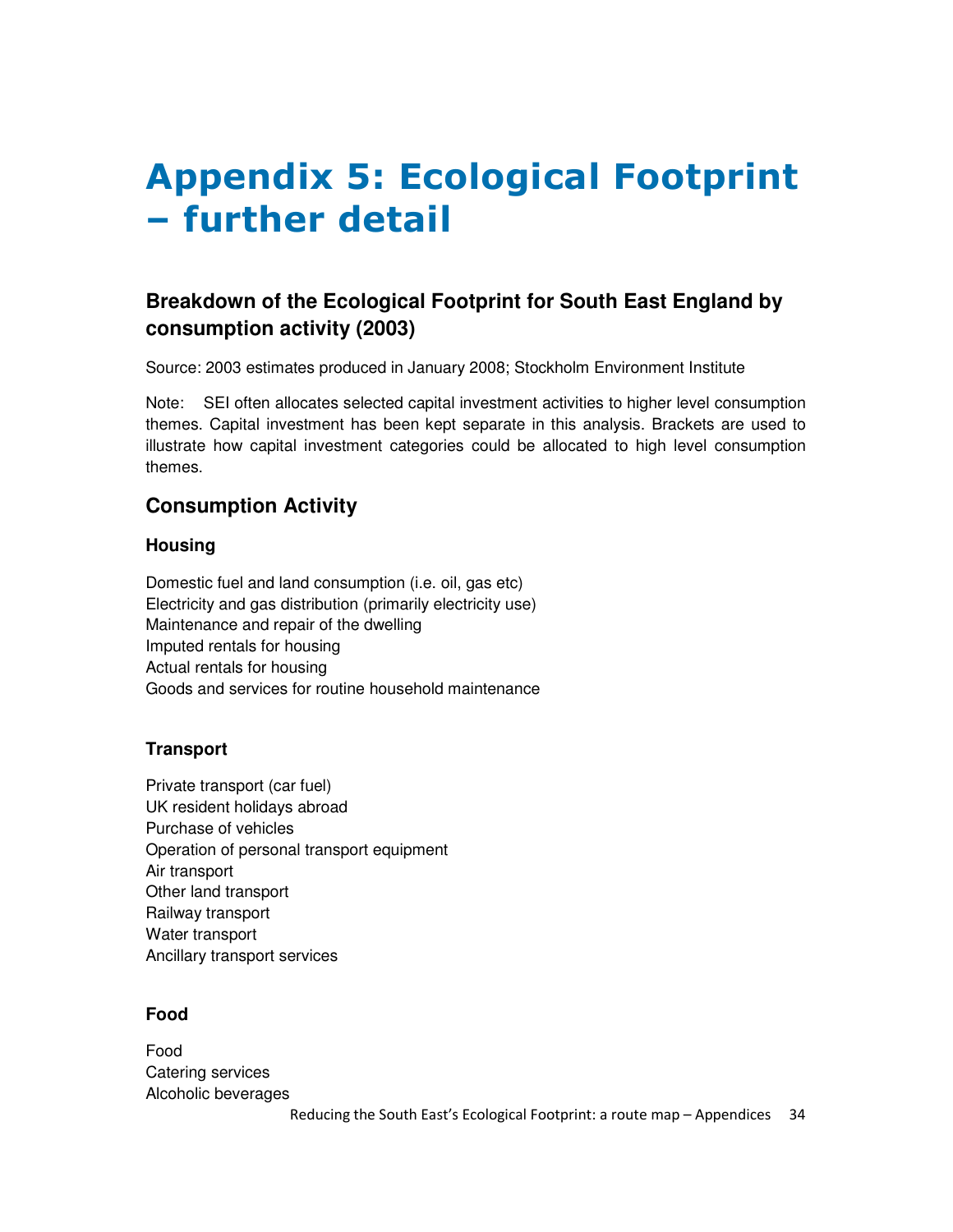Non-alcoholic beverages

#### **Consumer items**

Other recreational items & equipment Personal effects n.e.c. Household appliances Audio-visual, photo and inf. processing equipment Furniture, furnishings, carpets and other floor coverings Newspapers, books and stationery Other major durables for recreation and culture Clothing Tools and equipment for house and garden Tobacco Glassware, tableware and household utensils Medical products,appliances and equipment Household textiles Footwear Telephone and telefax equipment

#### **Private services**

Accommodation services Insurance Financial services n.e.c. Recreational and cultural services **Education** Personal care Other services n.e.c. Water supply and miscellaneous dwelling services Telephone and telefax services Social protection Out-patient services Hospital services Postal Services

#### **Public services**

Public administration (central govt) Health services (central govt) Education (local govt) Public administration (local govt) Social work (local govt) Sanitary services (local govt) Recreational services (local govt) Education (central govt)